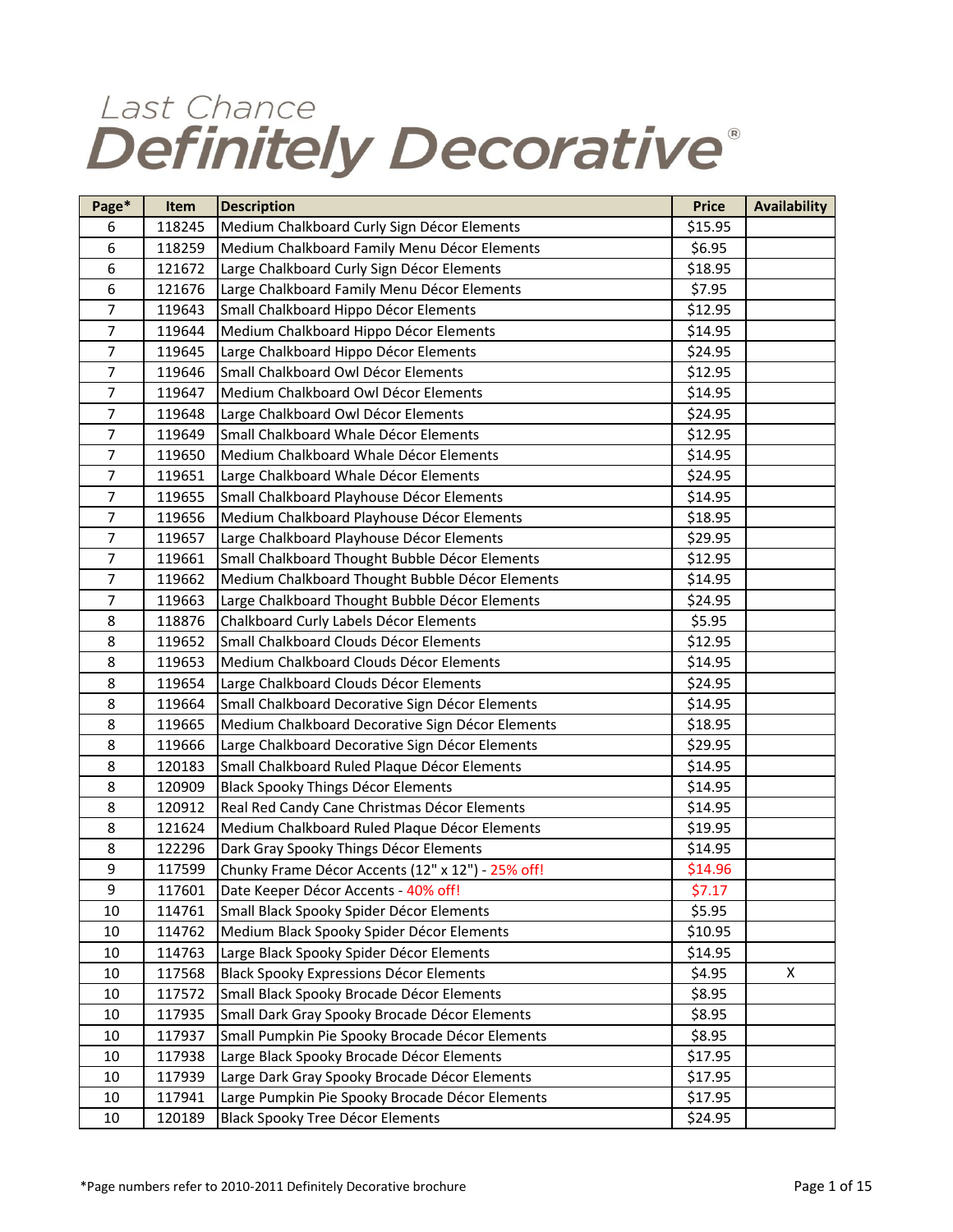| Page*  | Item   | <b>Description</b>                                  | <b>Price</b> | <b>Availability</b> |
|--------|--------|-----------------------------------------------------|--------------|---------------------|
| 10     | 121022 | Large Black Spooky Bats Décor Elements              | \$9.95       |                     |
| 10     | 121023 | Extra-Large Black Spooky Bats Décor Elements        | \$12.95      |                     |
| 10     | 121085 | Small Dark Gray Spooky Bats Décor Elements          | \$4.95       |                     |
| 10     | 121086 | Medium Dark Gray Spooky Bats Décor Elements         | \$7.95       |                     |
| 10     | 121087 | Large Dark Gray Spooky Bats Décor Elements          | \$9.95       |                     |
| 10     | 121088 | Extra-Large Dark Gray Spooky Bats Décor Elements    | \$12.95      |                     |
| 11     | 114883 | Small Chocolate Season of Thanks Décor Elements     | \$14.95      |                     |
| $11\,$ | 114884 | Large Chocolate Season of Thanks Décor Elements     | \$19.95      |                     |
| 11     | 114887 | Small Black Season of Thanks Décor Elements         | \$14.95      |                     |
| 11     | 114888 | Large Black Season of Thanks Décor Elements         | \$19.95      |                     |
| 11     | 117573 | Small Black Toil & Trouble Décor Elements           | \$10.95      |                     |
| 11     | 117574 | Small Chocolate Give Thanks Décor Elements          | \$9.95       |                     |
| 11     | 117942 | Small Dark Gray Toil & Trouble Décor Elements       | \$10.95      |                     |
| 11     | 117944 | Small Pumpkin Pie Toil & Trouble Décor Elements     | \$10.95      |                     |
| 11     | 117945 | Large Black Toil & Trouble Décor Elements           | \$18.95      |                     |
| 11     | 117946 | Large Dark Gray Toil & Trouble Décor Elements       | \$18.95      |                     |
| 11     | 117948 | Large Pumpkin Pie Toil & Trouble Décor Elements     | \$18.95      |                     |
| 11     | 117949 | Small Crumb Cake Give Thanks Décor Elements         | \$9.95       |                     |
| 11     | 117950 | Small White Give Thanks Décor Elements              | \$9.95       |                     |
| $11\,$ | 117951 | Medium Chocolate Give Thanks Décor Elements         | \$14.95      |                     |
| 11     | 117952 | Medium Crumb Cake Give Thanks Décor Elements        | \$14.95      |                     |
| 11     | 117953 | Medium White Give Thanks Décor Elements             | \$14.95      |                     |
| 11     | 120188 |                                                     | \$4.95       | X                   |
| $11\,$ |        | Small Crumb Cake Hem Your Blessings Décor Elements  |              |                     |
|        | 121633 | Medium Crumb Cake Hem Your Blessings Décor Elements | \$10.95      |                     |
| 11     | 121634 | Large Crumb Cake Hem Your Blessings Décor Elements  | \$12.95      |                     |
| 11     | 121635 | Small Chocolate Hem Your Blessings Décor Elements   | \$4.95       | $\pmb{\mathsf{X}}$  |
| 11     | 121636 | Medium Chocolate Hem Your Blessings Décor Elements  | \$10.95      |                     |
| 11     | 121637 | Large Chocolate Hem Your Blessings Décor Elements   | \$12.95      |                     |
| 12     | 114713 | Small Chocolate Jingle All the Way Décor Elements   | \$3.50       |                     |
| 12     | 114714 | Medium Chocolate Jingle All the Way Décor Elements  | \$9.95       |                     |
| 12     | 117413 | Bashful Blue Flurry Décor Elements                  | \$16.95      |                     |
| 12     | 117508 | Small Black Jingle All The Way Décor Elements       | \$3.50       |                     |
| 12     | 117509 | Medium Black Jingle All the Way Décor Elements      | \$9.95       |                     |
| 12     | 117578 | Small Black Vintage Ornaments Décor Elements        | \$16.95      |                     |
| 12     | 117963 | Old Olive/Real Red Holly Wreath Décor Elements      | \$34.95      |                     |
| 12     | 117964 | Chocolate/Real Red Holly Wreath Décor Elements      | \$34.95      |                     |
| 12     | 117966 | Small Chocolate Vintage Ornaments Décor Elements    | \$16.95      |                     |
| 12     | 117967 | Small Real Red Vintage Ornaments Décor Elements     | \$16.95      |                     |
| 12     | 117968 | Small White Vintage Ornaments Décor Elements        | \$16.95      |                     |
| 12     | 117969 | Black Medium Vintage Ornaments Décor Elements       | \$19.95      |                     |
| 12     | 117970 | Medium Chocolate Vintage Ornaments Décor Elements   | \$19.95      |                     |
| 12     | 117971 | Medium Real Red Vintage Ornaments Décor Elements    | \$19.95      |                     |
| 12     | 117972 | Medium White Vintage Ornaments Décor Elements       | \$19.95      |                     |
| 13     | 114831 | Small Real Red Christmas Countdown Décor Elements   | \$19.95      |                     |
| 13     | 114832 | Medium Real Red Christmas Countdown Décor Elements  | \$25.95      |                     |
| 13     | 114837 | Small Chocolate Christmas Countdown Décor Elements  | \$19.95      |                     |
| 13     | 114838 | Medium Chocolate Christmas Countdown Décor Elements | \$25.95      |                     |
| 13     | 117506 | Small Black Christmas Countdown Décor Elements      | \$19.95      |                     |
| 13     | 117507 | Medium Black Christmas Countdown Décor Elements     | \$25.95      |                     |
| 13     | 119989 | Small Black/Real Red Mistletoe Décor Elements       | \$16.95      | X                   |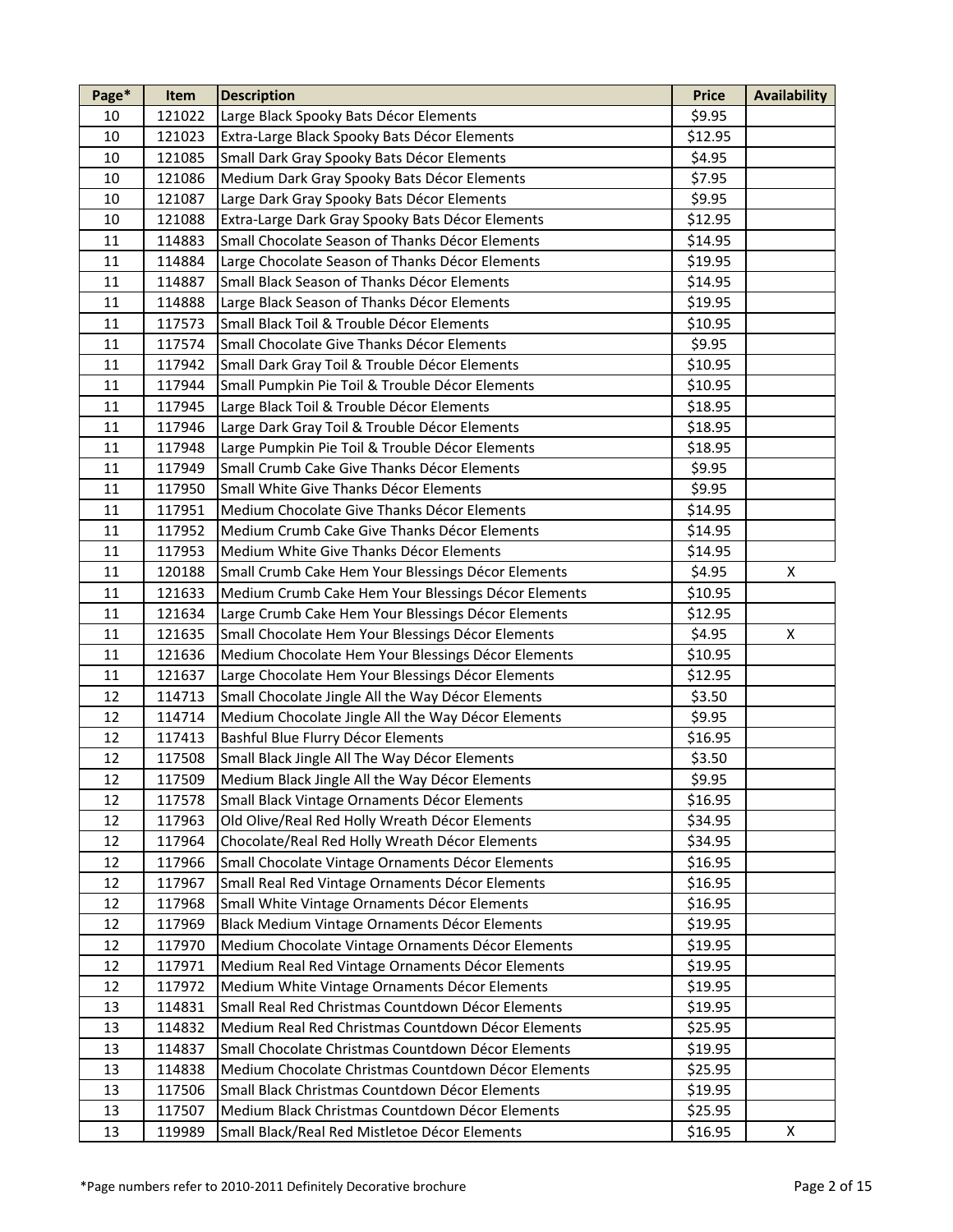| Page* | Item   | <b>Description</b>                                            | <b>Price</b> | <b>Availability</b> |
|-------|--------|---------------------------------------------------------------|--------------|---------------------|
| 13    | 121621 | Small Black/Old Olive Mistletoe Décor Elements                | \$16.95      |                     |
| 13    | 121622 | Large Black/Real Red Mistletoe Décor Elements                 | \$29.95      |                     |
| 13    | 121623 | Mistletoe Décor Elements Black/Old Olive Large                | \$29.95      |                     |
| 14    | 116132 | White Princess, Carriage & Frog Décor Elements                | \$9.95       |                     |
| 14    | 116133 | White Castle Décor Elements                                   | \$9.95       |                     |
| 14    | 116136 | So Saffron Princess, Carriage & Frog Décor Elements           | \$9.95       |                     |
| 14    | 116145 | Chocolate Castle Décor Elements                               | \$9.95       |                     |
| 14    | 116302 | White Clouds, Stars & Moon Décor Elements                     | \$7.95       |                     |
| 14    | 116303 | So Saffron Clouds, Stars & Moon Décor Elements                | \$7.95       |                     |
| 14    | 117426 | Pretty in Pink Princess, Carriage & Frog Décor Elements       | \$9.95       |                     |
| 14    | 117427 | Pretty in Pink Castle Décor Elements                          | \$9.95       | X                   |
| 14    | 117513 | Small Rose Red Her Majesty Décor Elements                     | \$4.95       |                     |
| 14    | 117778 | Small Tempting Turquoise Her Majesty Décor Elements           | \$4.95       |                     |
| 14    | 117780 | Small White Her Majesty Décor Elements                        | \$4.95       |                     |
| 14    | 117781 | Medium Rose Red Her Majesty Décor Elements                    | \$8.95       |                     |
| 14    | 117782 | Medium Tempting Turquoise Her Majesty Décor Elements          | \$8.95       |                     |
| 14    | 117784 | Medium White Her Majesty Décor Elements                       | \$8.95       |                     |
| 14    | 119287 | Small Real Red Monkey Business Décor Elements                 | \$19.95      |                     |
| 14    | 119288 | Medium Real Red Monkey Business Décor Elements                | \$26.95      |                     |
| 14    | 119289 | Large Real Red Monkey Business Décor Elements                 | \$32.95      | X                   |
| 14    | 121793 | Small Tempting Turquoise Monkey Business Décor Elements       | \$19.95      | X                   |
| 14    | 121794 | Medium Tempting Turquoise Monkey Business Décor Elements      | \$26.95      |                     |
| 14    | 121795 | Large Tempting Turquoise Monkey Business Décor Elements       | \$32.95      |                     |
| 15    | 116011 | Dark Gray Train Engine Décor Elements                         | \$8.95       |                     |
| 15    | 116013 | Real Red Train Engine Décor Elements                          | \$8.95       |                     |
| 15    | 116017 | Dark Gray Train Passenger Car Décor Elements                  | \$6.95       |                     |
| 15    | 116019 | Real Red Train Passenger Car Décor Elements                   | \$6.95       |                     |
| 15    | 116023 | Dark Gray Train Cargo Car Décor Elements                      | \$4.95       |                     |
| 15    | 116025 | Real Red Train Cargo Car Décor Elements                       | \$4.95       |                     |
| 15    | 116029 | Dark Gray Train Caboose Décor Elements                        | \$7.95       |                     |
| 15    | 116031 | Real Red Train Caboose Décor Elements                         | \$7.95       |                     |
| 15    | 116035 | Dark Gray Train Border Décor Elements                         | \$9.95       |                     |
| 15    | 116036 | Bashful Blue Snips & Snails Décor Elements                    | \$12.95      |                     |
| 15    | 116037 | Chocolate Snips & Snails Décor Elements                       | \$12.95      |                     |
| 15    | 116038 | Certainly Celery Snips & Snails Décor Elements                | \$12.95      |                     |
| 15    | 116039 | Pretty in Pink Sugar & Spice Décor Elements                   | \$12.95      |                     |
| 15    | 116040 | So Saffron Sugar & Spice Décor Elements                       | \$12.95      |                     |
| 15    | 116041 | Chocolate Sugar & Spice Décor Elements                        | \$12.95      |                     |
| 15    | 116047 | Small Black/White Scary Skull Décor Elements                  | \$6.95       |                     |
| 15    | 116048 | Medium Black/White Scary Skull Décor Elements                 | \$8.95       |                     |
| 15    | 116049 | Large Black/White Scary Skull Décor Elements                  | \$11.95      |                     |
| 15    | 117449 | Night of Navy Train Border Décor Elements                     | \$9.95       |                     |
| 15    | 117450 | Real Red Train Border Décor Elements                          | \$9.95       |                     |
| 15    | 117451 | Medium Night of Navy Train Engine Décor Elements              | \$8.95       |                     |
| 15    | 117453 | Medium Night of Navy Train Passenger Car Décor Elements       | \$6.95       |                     |
| 15    | 117455 | Medium Night of Navy Train Cargo Car Décor Elements           | \$4.95       |                     |
| 15    | 117457 | Medium Night of Navy Train Caboose Décor Elements             | \$7.95       |                     |
| 15    | 117515 | Small Chocolate/Pretty in Pink Little Princess Décor Elements | \$6.95       |                     |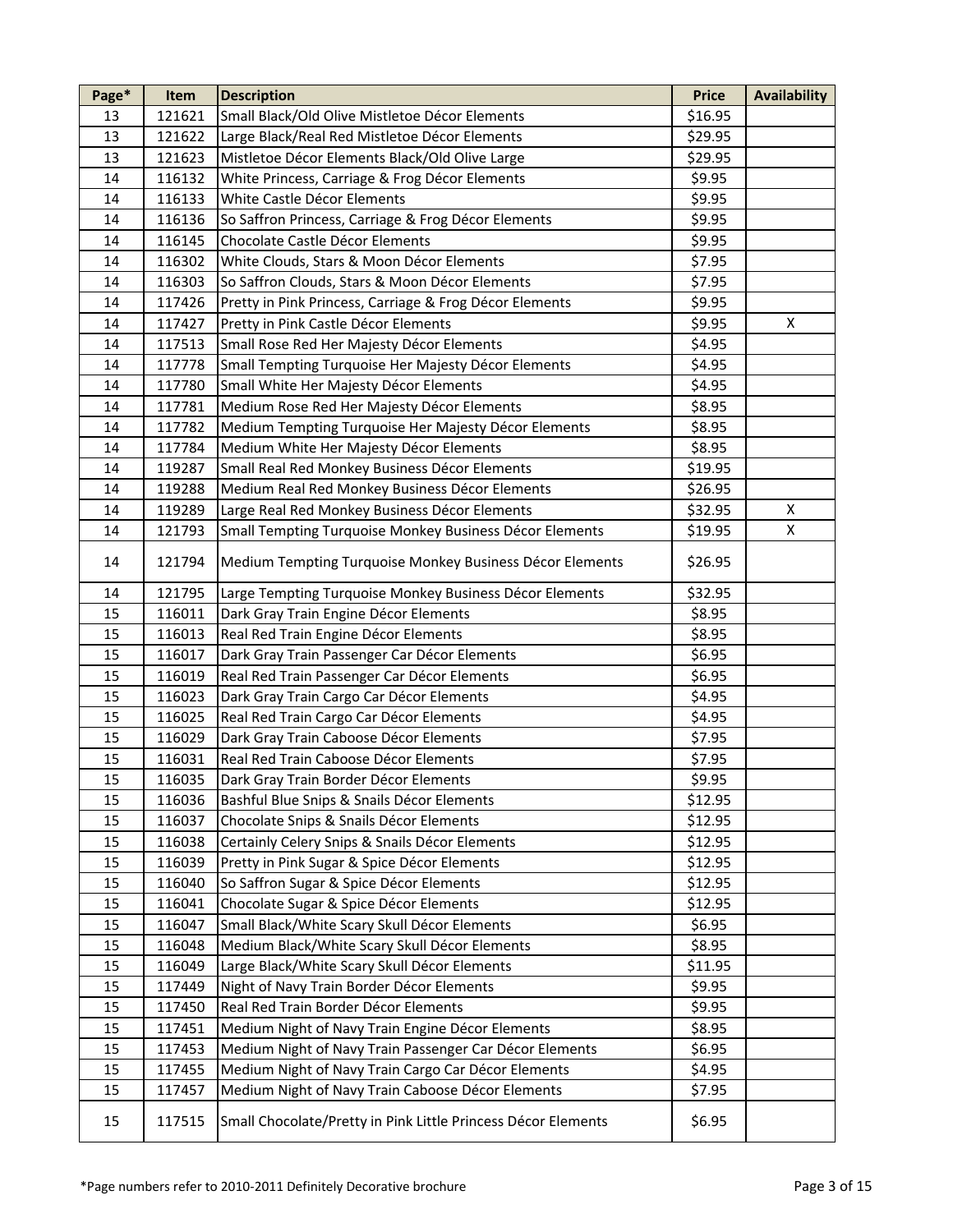| Page* | Item   | <b>Description</b>                                                        | <b>Price</b> | <b>Availability</b> |
|-------|--------|---------------------------------------------------------------------------|--------------|---------------------|
| 15    | 117516 | Small Black/Rose Red Friends Are Forever Décor Elements                   | \$4.95       |                     |
| 15    | 117794 | Small White/Rose Red Little Princess Décor Elements                       | \$6.95       |                     |
| 15    | 117795 | Medium Chocolate/Pretty in Pink Little Princess Décor Elements            | \$7.95       |                     |
| 15    | 117796 | Medium White/Rose Red Little Princess Décor Elements                      | \$7.95       |                     |
| 15    | 117797 | Large Chocolate/Pretty in Pink Little Princess Décor Elements             | \$8.95       |                     |
| 15    | 117798 | Large White/Rose Red Little Princess Décor Elements                       | \$8.95       |                     |
| 15    | 117799 | Small White/Real Red Friends Are Forever Décor Elements                   | \$4.95       |                     |
| 15    | 117800 | Small Chocolate/Tempting Turquoise Friends Are Forever Décor<br>Elements  | \$4.95       |                     |
| 15    | 117801 | Medium Black/Rose Red Friends Are Forever Décor Elements                  | \$8.95       |                     |
| 15    | 117802 | Medium White/Real Red Friends Are Forever Décor Elements                  | \$8.95       |                     |
| 15    | 117803 | Medium Chocolate/Tempting Turquoise Friends Are Forever Décor<br>Elements | \$8.95       |                     |
| 15    | 121796 | Large Black/Rose Red Scary Skull Décor Elements                           | \$11.95      |                     |
| 15    | 121797 | Medium Black/Rose Red Scary Skull Décor Elements                          | \$8.95       |                     |
| 15    | 121798 | Small Black/Rose Red Scary Skull Décor Elements                           | \$6.95       |                     |
| 16    | 117530 | Chocolate A Is for Airplane Décor Elements                                | \$4.95       |                     |
| 16    | 117531 | Chocolate B Is for Boat Décor Elements                                    | \$4.95       |                     |
| 16    | 117532 | Chocolate C Is for Crown Décor Elements                                   | \$4.95       |                     |
| 16    | 117533 | Chocolate D Is for Dinosaur Décor Elements                                | \$4.95       |                     |
| 16    | 117534 | Chocolate E Is for Elephant Décor Elements                                | \$4.95       |                     |
| 16    | 117535 | Chocolate F Is for Fox Décor Elements                                     | \$4.95       |                     |
| 16    | 117536 | Chocolate G Is for Giraffe Décor Elements                                 | \$4.95       |                     |
| 16    | 117537 | Chocolate H Is for Helicopter Décor Elements                              | \$4.95       |                     |
| 16    | 117538 | Chocolate I Is for Ice Cream Décor Elements                               | \$4.95       |                     |
| 16    | 117539 | Chocolate J Is for Jellyfish Décor Elements                               | \$4.95       |                     |
| 16    | 117540 | Chocolate K Is for Kangaroo Décor Elements                                | \$4.95       |                     |
| 16    | 117541 | Chocolate L Is for Lion Décor Elements                                    | \$4.95       |                     |
| 16    | 117542 | Chocolate M Is for Monkey Décor Elements                                  | \$4.95       | Χ                   |
| 16    | 117543 | Chocolate N Is for Needle Décor Elements                                  | \$4.95       |                     |
| 16    | 117544 | Chocolate O Is for Owl Décor Elements                                     | \$4.95       | X                   |
| 16    | 117545 | Chocolate P Is for Panda Décor Elements                                   | \$4.95       |                     |
| 16    | 117546 | Chocolate Q Is for Quail Décor Elements                                   | \$4.95       |                     |
| 16    | 117547 | Chocolate R Is for Rocket Décor Elements                                  | \$4.95       |                     |
| 16    | 117548 | Chocolate S Is for Seal Décor Elements                                    | \$4.95       |                     |
| 16    | 117549 | Chocolate T Is for Turtle Décor Elements                                  | \$4.95       |                     |
| 16    | 117550 | Chocolate U Is for Unicorn Décor Elements                                 | \$4.95       |                     |
| 16    | 117551 | Chocolate V Is for Violin Décor Elements                                  | \$4.95       |                     |
| 16    | 117552 | Chocolate W Is for Whale Décor Elements                                   | \$4.95       |                     |
| 16    | 117553 | Chocolate X Is for X-Ray Décor Elements                                   | \$4.95       |                     |
| 16    | 117554 | Chocolate Y Is for Yak Décor Elements                                     | \$4.95       |                     |
| 16    | 117555 | Chocolate Z Is for Zebra Décor Elements                                   | \$4.95       |                     |
| 16    | 117870 | Night of Navy A Is for Airplane Décor Elements                            | \$4.95       |                     |
| 16    | 117872 | Real Red B Is for Boat Décor Elements                                     | \$4.95       |                     |
| 16    | 117874 | So Saffron C Is for Crown Décor Elements                                  | \$4.95       |                     |
| 16    | 117876 | Old Olive D Is for Dinosaur Décor Elements                                | \$4.95       |                     |
| 16    | 117878 | Basic Gray E Is for Elephant Décor Elements                               | \$4.95       |                     |
| 16    | 117880 | Real Red F Is for Fox Décor Elements                                      | \$4.95       |                     |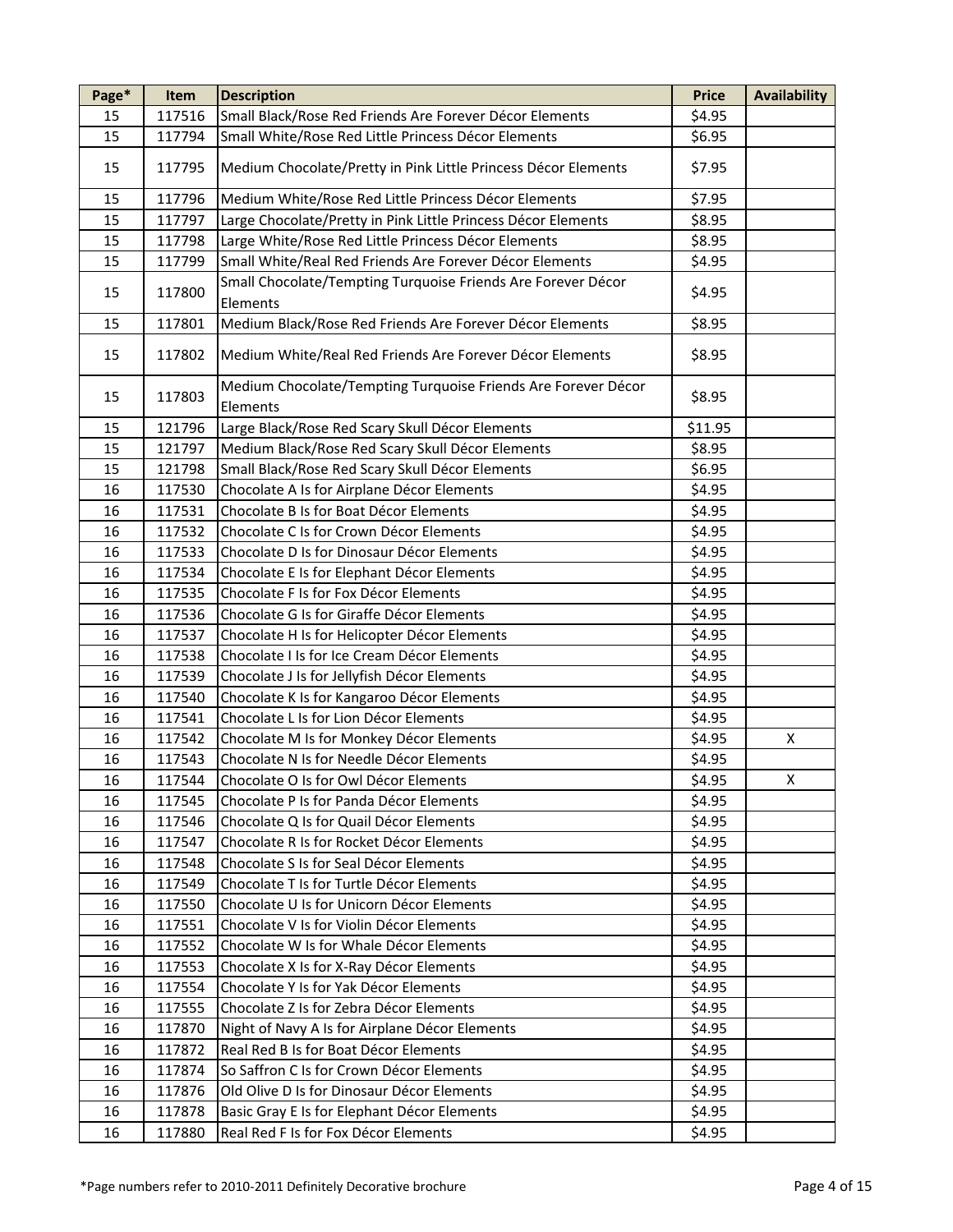| Page* | Item   | <b>Description</b>                                                  | <b>Price</b> | <b>Availability</b> |
|-------|--------|---------------------------------------------------------------------|--------------|---------------------|
| 16    | 117882 | Pumpkin Pie G Is for Giraffe Décor Elements                         | \$4.95       | X                   |
| 16    | 117884 | Black H Is for Helicopter Décor Elements                            | \$4.95       |                     |
| 16    | 117888 | Real Red J Is for Jellyfish Décor Elements                          | \$4.95       |                     |
| 16    | 117890 | So Saffron K Is for Kangaroo Décor Elements                         | \$4.95       |                     |
| 16    | 117892 | Pumpkin Pie L Is for Lion Décor Elements                            | \$4.95       |                     |
| 16    | 117894 | Old Olive M Is for Monkey Décor Elements                            | \$4.95       |                     |
| 16    | 117896 | Dark Gray N Is for Needle Décor Elements                            | \$4.95       |                     |
| 16    | 117900 | Black P Is for Panda Décor Elements                                 | \$4.95       |                     |
| 16    | 117904 | Night of Navy R Is for Rocket Décor Elements                        | \$4.95       |                     |
| 16    | 117906 | Dark Gray S Is for Seal Décor Elements                              | \$4.95       |                     |
| 16    | 117908 | Old Olive T Is for Turtle Décor Elements                            | \$4.95       | Χ                   |
| 16    | 117910 | So Saffron U Is for Unicorn Décor Elements                          | \$4.95       |                     |
| 16    | 117912 | Real Red V Is for Violin Décor Elements                             | \$4.95       |                     |
| 16    | 117914 | Bashful Blue W Is for Whale Décor Elements                          | \$4.95       |                     |
| 16    | 117916 | Black X Is for X-Ray Décor Elements                                 | \$4.95       | X                   |
| 16    | 117918 | Pumpkin Pie Y Is for Yak Décor Elements                             | \$4.95       |                     |
| 16    | 117920 | Black Z Is for Zebra Décor Elements                                 | \$4.95       |                     |
| 16    | 121799 | Tempting Turquoise I For Ice Cream Décor Elements                   | \$4.95       |                     |
| 16    | 121800 | Tempting Turquoise O Is for Owl Décor Elements                      | \$4.95       | Χ                   |
| 16    | 121801 | Tempting Turquoise Q Is for Quail Décor Elements                    | \$4.95       |                     |
| 17    | 117517 | Small Black So Many Toys Décor Elements                             | \$12.95      |                     |
| 17    | 117528 | <b>Black Scallop Frame Décor Elements</b>                           | \$6.95       |                     |
| 17    | 117529 | Black Is For Décor Elements                                         | \$1.95       |                     |
| 17    | 117804 | Small Night of Navy So Many Toys Décor Elements                     | \$12.95      |                     |
| 17    | 117805 | Small Chocolate So Many Toys Décor Elements                         | \$12.95      |                     |
| 17    | 117806 | Small White So Many Toys Décor Elements                             | \$12.95      |                     |
| 17    | 117807 | Medium Black So Many Toys Décor Elements                            | \$15.95      | X                   |
| 17    | 117808 | Medium Night of Navy So Many Toys Décor Elements                    | \$15.95      |                     |
| 17    | 117809 | Medium Chocolate So Many Toys Décor Elements                        | \$15.95      | X                   |
| 17    | 117810 | Medium White So Many Toys Décor Elements                            | \$15.95      | X                   |
| 17    | 117865 | Chocolate Scallop Frame Décor Elements                              | \$6.95       |                     |
| 17    | 117866 | White Scallop Frame Décor Elements                                  | \$6.95       |                     |
| 17    | 117867 | Chocolate Is For Décor Elements                                     | \$1.95       |                     |
| 17    | 117868 | White Is For Décor Elements                                         | \$1.95       |                     |
| 17    | 119641 | White All in the Family I Sports Accessories Décor Elements         |              |                     |
|       |        |                                                                     | \$3.95       |                     |
| 17    | 119642 | White All in the Family II Miscellaneous Accessories Décor Elements | \$3.95       |                     |
| 18    | 117519 | Growth Chart Décor Elements                                         | \$29.95      |                     |
| 18    | 119290 | Small Black Rock On Décor Elements                                  | \$16.95      |                     |
| 18    | 119291 | Medium Black Rock On Décor Elements                                 | \$19.95      |                     |
| 18    | 119292 | Small Chocolate Rock On Décor Elements                              | \$16.95      |                     |
| 18    | 119293 | Medium Chocolate Rock On Décor Elements                             | \$19.95      |                     |
| 18    | 119294 | Small Night of Navy Rock On Décor Elements                          | \$16.95      |                     |
| 18    | 119295 | Medium Night of Navy Rock On Décor Elements                         | \$19.95      |                     |
| 18    | 119599 | Small Chocolate Boy: Superhero Décor Elements                       | \$4.95       |                     |
| 18    | 119600 | Medium Chocolate Boy: Superhero Décor Elements                      | \$6.95       |                     |
| 18    | 119601 | Large Chocolate Boy: Superhero Décor Elements                       | \$9.95       |                     |
| 18    | 119602 | Extra-Large Chocolate Boy: Superhero Décor Elements                 | \$12.95      |                     |
| 18    | 119603 | Small Bashful Blue Boy: Superhero Décor Elements                    | \$4.95       |                     |
| 18    | 119604 | Medium Bashful Blue Boy: Superhero Décor Elements                   | \$6.95       |                     |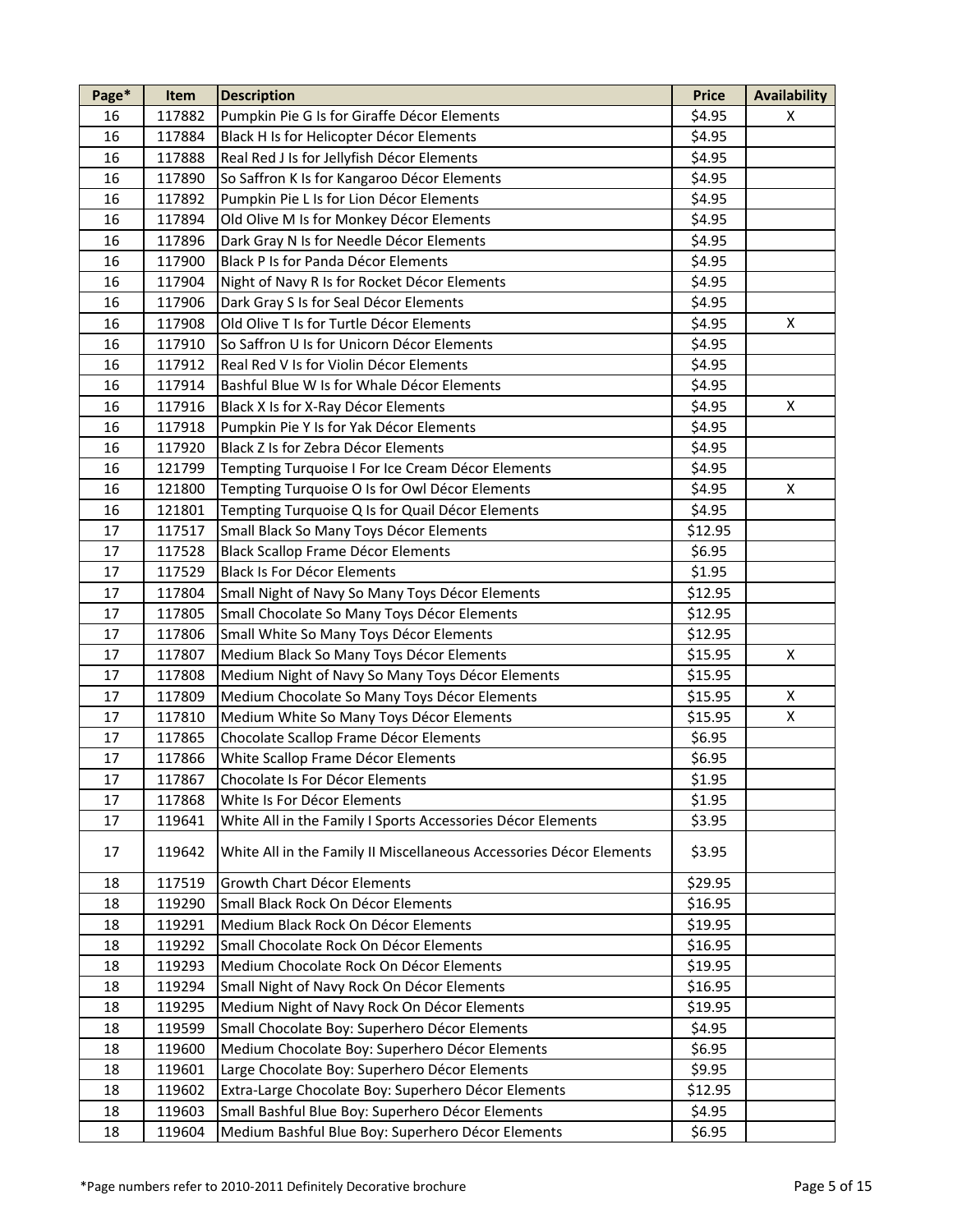| Page* | Item   | <b>Description</b>                                          | <b>Price</b> | <b>Availability</b> |
|-------|--------|-------------------------------------------------------------|--------------|---------------------|
| 18    | 119605 | Large Bashful Blue Boy: Superhero Décor Elements            | \$9.95       |                     |
| 18    | 119606 | Extra-Large Bashful Blue Boy: Superhero Décor Elements      | \$12.95      |                     |
| 18    | 119607 | Small Certainly Celery Boy: Superhero Décor Elements        | \$4.95       |                     |
| 18    | 119608 | Medium Certainly Celery Boy: Superhero Décor Elements       | \$6.95       |                     |
| 18    | 119609 | Large Certainly Celery Boy: Superhero Décor Elements        | \$9.95       |                     |
| 18    | 119610 | Extra-Large Certainly Celery Boy: Superhero Décor Elements  | \$12.95      |                     |
| 18    | 119611 | Small Chocolate Girl: Princess Décor Elements               | \$4.95       |                     |
| 18    | 119612 | Medium Chocolate Girl: Princess Décor Elements              | \$6.95       |                     |
| 18    | 119613 | Large Chocolate Girl: Princess Décor Elements               | \$9.95       |                     |
| 18    | 119614 | Extra-Large Chocolate Girl: Princess Décor Elements         | \$12.95      |                     |
| 18    | 119615 | Small Pretty in Pink Girl: Princess Décor Elements          | \$4.95       |                     |
| 18    | 119616 | Medium Pretty in Pink Girl: Princess Décor Elements         | \$6.95       |                     |
| 18    | 119617 | Large Pretty in Pink Girl: Princess Décor Elements          | \$9.95       |                     |
| 18    | 119618 | Extra-Large Pretty in Pink Girl: Princess Décor Elements    | \$12.95      |                     |
| 18    | 119619 | Small White Girl: Princess Décor Elements                   | \$4.95       |                     |
| 18    | 119620 | Medium White Girl: Princess Décor Elements                  | \$6.95       |                     |
| 18    | 119621 | Large White Girl: Princess Décor Elements                   | \$9.95       |                     |
| 18    | 119622 | Extra-Large White Girl: Princess Décor Elements             | \$12.95      |                     |
| 18    | 120181 | Small White/Real Red Do Not Enter Décor Elements            | \$8.95       |                     |
| 18    | 121631 | Large White/Real Red Do Not Enter Décor Elements            | \$12.95      |                     |
| 19    | 114797 | Chocolate Just Sports Décor Elements                        | \$39.95      |                     |
| 19    | 114798 | Night of Navy Just Sports Décor Elements                    | \$39.95      |                     |
| 19    | 116104 | <b>Black Sporty Skier Décor Elements</b>                    | \$11.95      |                     |
| 19    | 116110 | Black Sporty Skater Décor Elements                          | \$11.95      |                     |
| 19    | 116116 | Black Sporty Snowboarder Décor Elements                     | \$11.95      |                     |
| 19    | 116122 | Black Sporty Surfer Décor Elements                          | \$11.95      |                     |
| 19    | 117429 | Chocolate Sporty Skater Décor Elements                      | \$11.95      |                     |
| 19    | 117431 | Night of Navy Sporty Skater Décor Elements                  | \$11.95      |                     |
| 19    | 117433 | Chocolate Sporty Snowboarder Décor Elements                 | \$11.95      |                     |
| 19    | 117435 | Night of Navy Sporty Snowboarder Décor Elements             | \$11.95      |                     |
| 19    | 117437 | Chocolate Sporty Skier Décor Elements                       | \$11.95      |                     |
| 19    | 117439 | Night of Navy Sporty Skier Décor Elements                   | \$11.95      |                     |
| 19    | 117441 | Chocolate Sporty Surfer Décor Elements                      | \$11.95      |                     |
| 19    | 117443 | Night of Navy Sporty Surfer Décor Elements                  | \$11.95      |                     |
| 19    | 117444 | Black Just Sports Décor Elements                            | \$39.95      |                     |
| 19    | 119320 | Small Pretty in Pink Decorative Hearts Décor Elements       | \$12.95      |                     |
| 19    | 119321 | Medium Pretty in Pink Decorative Hearts Décor Elements      | \$14.95      |                     |
| 19    | 119322 | Small Tempting Turquoise Decorative Hearts Décor Elements   | \$12.95      |                     |
| 19    | 119323 | Medium Tempting Turquoise Decorative Hearts Décor Elements  | \$14.95      |                     |
| 19    | 119324 | Small White Decorative Hearts Décor Elements                | \$12.95      |                     |
| 19    | 119325 | Medium White Decorative Hearts Décor Elements               | \$14.95      |                     |
| 19    | 119326 | Small Chocolate Decorative Hearts Décor Elements            | \$12.95      |                     |
| 19    | 119327 | Medium Chocolate Decorative Hearts Décor Elements           | \$14.95      |                     |
| 20    | 117566 | Dark Gray Upsy Daisies Décor Elements                       | \$9.95       |                     |
| 20    | 117924 | Old Olive Upsy Daisies Décor Elements                       | \$9.95       | X                   |
| 20    | 117925 | Pumpkin Pie Upsy Daisies Décor Elements                     | \$9.95       |                     |
| 20    | 117926 | So Saffron Upsy Daisies Décor Elements                      | \$9.95       |                     |
| 20    | 120184 | Medium Black/Pretty in Pink Fabulous Flowers Décor Elements | \$32.95      |                     |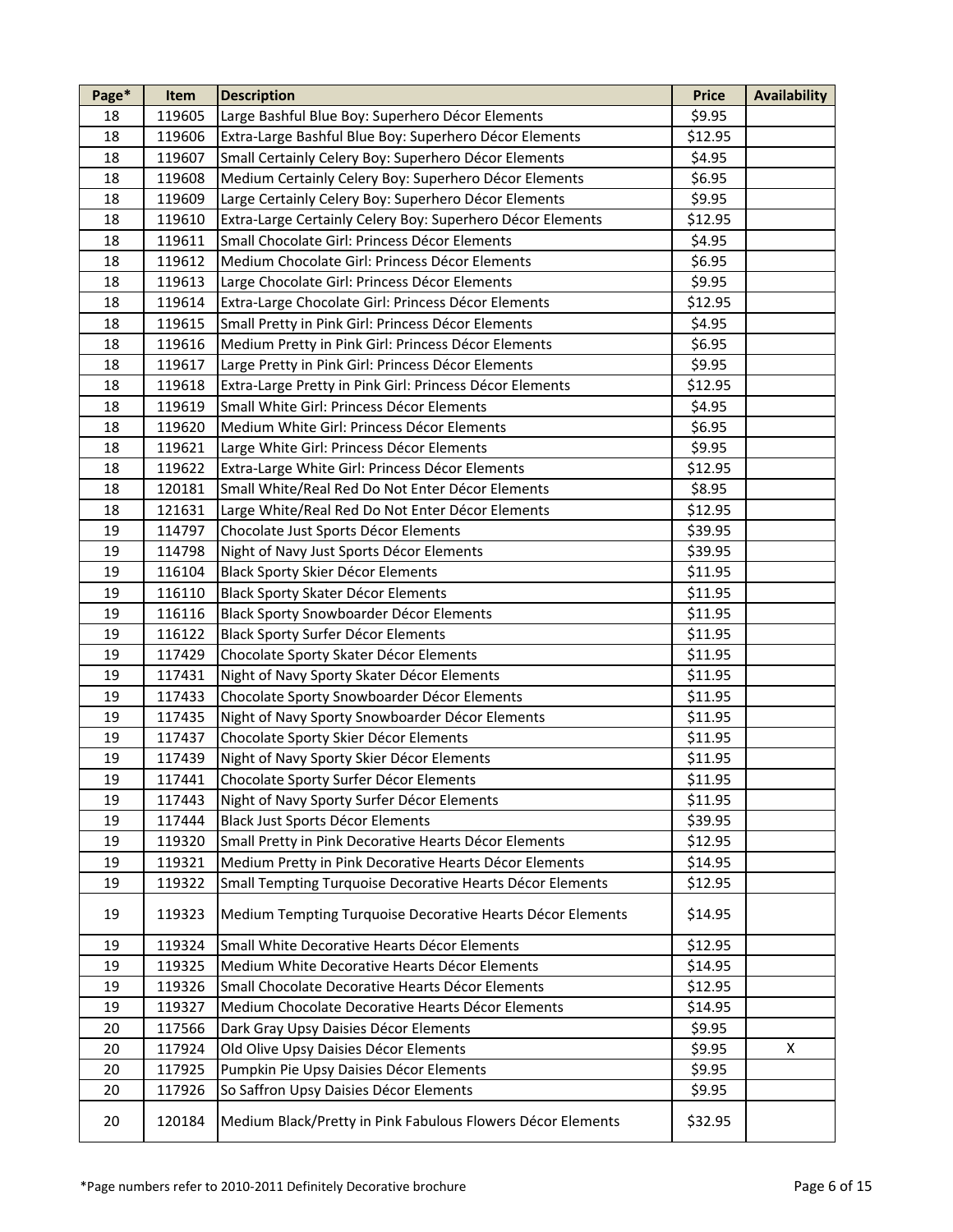| Page* | Item   | <b>Description</b>                                          | <b>Price</b> | <b>Availability</b> |
|-------|--------|-------------------------------------------------------------|--------------|---------------------|
| 20    | 121626 | Large Black/Pretty in Pink Fabulous Flowers Décor Elements  | \$42.95      |                     |
| 20    | 121627 | Medium Chocolate/Crumb Cake Fabulous Flowers Décor Elements | \$32.95      |                     |
| 20    | 121628 | Large Chocolate/Crumb Cake Fabulous Flowers Décor Elements  | \$42.95      |                     |
| 20    | 121629 | Medium Dark Gray/So Saffron Fabulous Flowers Décor Elements | \$32.95      |                     |
| 20    | 121630 | Large Dark Gray/So Saffron Fabulous Flowers Décor Elements  | \$42.95      |                     |
| 21    | 119560 | Small Black Ornate Flower Décor Elements                    | \$9.95       |                     |
| 21    | 119561 | Medium Black Ornate Flower Décor Elements                   | \$12.95      |                     |
| 21    | 119562 | Large Black Ornate Flower Décor Elements                    | \$14.95      |                     |
| 21    | 119563 | Small Chocolate Ornate Flower Décor Elements                | \$9.95       |                     |
| 21    | 119564 | Medium Chocolate Ornate Flower Décor Elements               | \$12.95      |                     |
| 21    | 119565 | Large Chocolate Ornate Flower Décor Elements                | \$14.95      |                     |
| 21    | 119566 | Small White Ornate Flower Décor Elements                    | \$9.95       |                     |
| 21    | 119567 | Medium White Ornate Flower Décor Elements                   | \$12.95      |                     |
| 21    | 119568 | Large White Ornate Flower Décor Elements                    | \$14.95      |                     |
| 22    | 116148 | Black Chandelier Décor Elements                             | \$18.95      |                     |
| 22    | 116149 | White Chandelier Décor Elements                             | \$18.95      |                     |
| 22    | 117422 | Dark Gray Chandelier Décor Elements                         | \$18.95      |                     |
| 22    | 117521 | Medium Black Long Stem Blossom Décor Elements               | \$9.95       |                     |
| 22    | 117818 | Medium Chocolate Long Stem Blossom Décor Elements           | \$9.95       |                     |
| 22    | 117819 | Medium White Long Stem Blossom Décor Elements               | \$9.95       |                     |
| 22    | 117820 | Large Black Long Stem Blossom Décor Elements                | \$19.95      |                     |
| 22    | 117821 | Large Chocolate Long Stem Blossom Décor Elements            | \$19.95      |                     |
| 22    | 117822 | Large White Long Stem Blossom Décor Elements                | \$19.95      |                     |
| 23    | 114752 | Small Chocolate Dotted Flourish Décor Elements              | \$4.95       |                     |
| 23    | 114753 | Medium Chocolate Dotted Flourish Décor Elements             | \$12.95      |                     |
| 23    | 114754 | Large Chocolate Dotted Flourish Décor Elements              | \$19.95      |                     |
| 23    | 114758 | Small White Dotted Flourish Décor Elements                  | \$4.95       |                     |
| 23    | 114759 | Medium White Dotted Flourish Décor Elements                 | \$12.95      |                     |
| 23    | 114760 | Large White Dotted Flourish Décor Elements                  | \$19.95      |                     |
| 23    | 114859 | Pretty in Pink Spot On I Décor Elements                     | \$32.95      |                     |
| 23    | 114860 | Bashful Blue Spot On II Décor Elements                      | \$32.95      |                     |
| 23    | 116058 | Chocolate Shelf Life Décor Elements                         | \$17.95      |                     |
| 23    | 116059 | Crumb Cake Shelf Life Décor Elements                        | \$17.95      |                     |
| 23    | 116060 | Black Shelf Life Décor Elements                             | \$17.95      | Χ                   |
| 23    | 117503 | Small Black Dotted Flourish Décor Elements                  | \$4.95       |                     |
| 23    | 117504 | Medium Black Dotted Flourish Décor Elements                 | \$12.95      |                     |
| 23    | 117505 | Large Black Dotted Flourish Décor Elements                  | \$19.95      |                     |
| 23    | 117763 | Real Red Manhattan Flower Décor Elements                    | \$23.95      |                     |
| 23    | 117764 | Rose Red Manhattan Flower Décor Elements                    | \$23.95      |                     |
| 23    | 117765 | Pretty in Pink Manhattan Flower Décor Elements              | \$23.95      |                     |
| 23    | 117767 | Certainly Celery Manhattan Flower Décor Elements            | \$23.95      |                     |
| 24    | 114076 | White Organic Outline Décor Elements                        | \$34.95      |                     |
| 24    | 114114 | Chocolate Organic Outline Décor Elements                    | \$34.95      |                     |
| 24    | 114133 | White Baroque Medallions Décor Elements                     | \$8.95       |                     |
| 24    | 114134 | Chocolate Baroque Medallions Décor Elements                 | \$8.95       |                     |
| 24    | 117520 | Small Black Lattice Décor Elements                          | \$4.95       |                     |
| 24    | 117522 | Medium Dark Gray Flutter Décor Elements                     | \$12.95      |                     |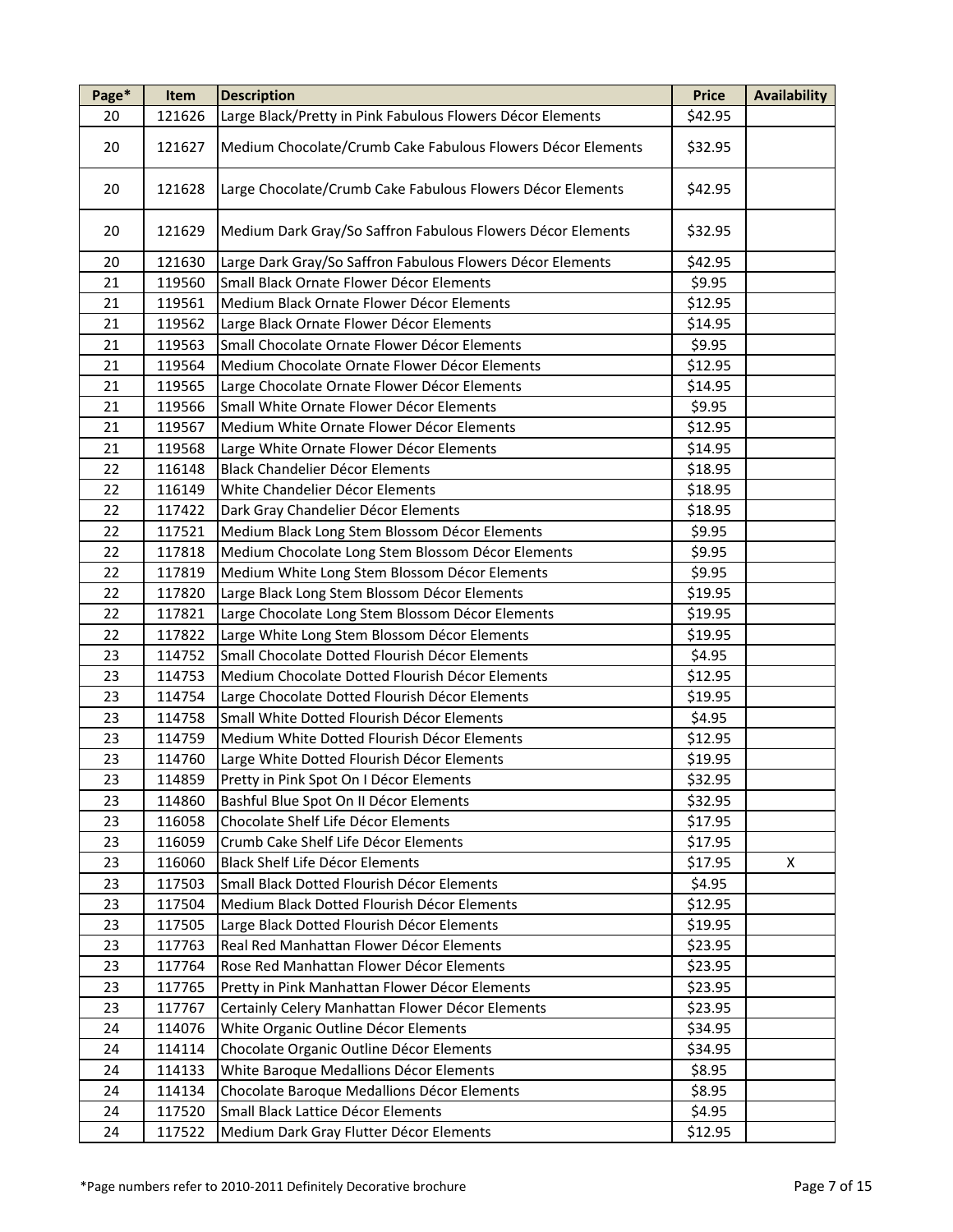| Page* | Item   | <b>Description</b>                                    | <b>Price</b> | <b>Availability</b> |
|-------|--------|-------------------------------------------------------|--------------|---------------------|
| 24    | 117758 | <b>Black Baroque Medallions Décor Elements</b>        | \$8.95       |                     |
| 24    | 117760 | Clear Baroque Medallions Décor Elements               | \$8.95       |                     |
| 24    | 117761 | Black Organic Outline Décor Elements                  | \$34.95      |                     |
| 24    | 117812 | Small Chocolate Lattice Décor Elements                | \$4.95       |                     |
| 24    | 117813 | Small Sahara Sand Lattice Décor Elements              | \$4.95       |                     |
| 24    | 117814 | Black Medium Lattice Décor Elements                   | \$12.95      |                     |
| 24    | 117816 | Chocolate Medium Lattice Décor Elements               | \$12.95      |                     |
| 24    | 117817 | Medium Sahara Sand Lattice Décor Elements             | \$12.95      |                     |
| 24    | 117824 | Medium Rose Red Flutter Décor Elements                | \$12.95      |                     |
| 24    | 117825 | Medium Tempting Turquoise Flutter Décor Elements      | \$12.95      |                     |
| 24    | 117826 | Medium So Saffron Flutter Décor Elements              | \$12.95      |                     |
| 24    | 117828 | Large Dark Gray Flutter Décor Elements                | \$21.95      |                     |
| 24    | 117830 | Large Rose Red Flutter Décor Elements                 | \$21.95      |                     |
| 24    | 117831 | Large Tempting Turquoise Flutter Décor Elements       | \$21.95      |                     |
| 24    | 117832 | Large So Saffron Flutter Décor Elements               | \$21.95      |                     |
| 25    | 119504 | Small Black Swirly Medallion Tile Décor Elements      | \$7.95       |                     |
| 25    | 119505 | Medium Black Swirly Medallion Tile Décor Elements     | \$9.95       |                     |
| 25    | 119506 | Large Black Swirly Medallion Tile Décor Elements      | \$12.95      |                     |
| 25    | 119507 | Small Chocolate Swirly Medallion Tile Décor Elements  | \$7.95       |                     |
| 25    | 119508 | Medium Chocolate Swirly Medallion Tile Décor Elements | \$9.95       |                     |
| 25    | 119509 | Large Chocolate Swirly Medallion Tile Décor Elements  | \$12.95      |                     |
| 25    | 119510 | Small White Swirly Medallion Tile Décor Elements      | \$7.95       |                     |
| 25    | 119511 | Medium White Swirly Medallion Tile Décor Elements     | \$9.95       |                     |
| 25    | 119512 | Large White Swirly Medallion Tile Décor Elements      | \$12.95      |                     |
| 25    | 119513 | Small Black Blossom Tile Décor Elements               |              |                     |
| 25    |        |                                                       | \$7.95       |                     |
|       | 119514 | Medium Black Blossom Tile Décor Elements              | \$9.95       |                     |
| 25    | 119515 | Large Black Blossom Tile Décor Elements               | \$12.95      |                     |
| 25    | 119516 | Small Chocolate Blossom Tile Décor Elements           | \$7.95       |                     |
| 25    | 119517 | Medium Chocolate Blossom Tile Décor Elements          | \$9.95       |                     |
| 25    | 119518 | Large Chocolate Blossom Tile Décor Elements           | \$12.95      |                     |
| 25    | 119519 | Small White Blossom Tile Décor Elements               | \$7.95       |                     |
| 25    | 119520 | Medium White Blossom Tile Décor Elements              | \$9.95       |                     |
| 25    | 119521 | Large White Blossom Tile Décor Elements               | \$12.95      |                     |
| 25    | 119522 | Small Black Songbird Tile Décor Elements              | \$7.95       |                     |
| 25    | 119523 | Medium Black Songbird Tile Décor Elements             | \$9.95       |                     |
| 25    | 119524 | Large Black Songbird Tile Décor Elements              | \$12.95      |                     |
| 25    | 119525 | Small Chocolate Songbird Tile Décor Elements          | \$7.95       |                     |
| 25    | 119526 | Medium Chocolate Songbird Tile Décor Elements         | \$9.95       |                     |
| 25    | 119527 | Large Chocolate Songbird Tile Décor Elements          | \$12.95      |                     |
| 25    | 119528 | Small White Songbird Tile Décor Elements              | \$7.95       |                     |
| 25    | 119529 | Medium White Songbird Tile Décor Elements             | \$9.95       |                     |
| 25    | 119530 | Large White Songbird Tile Décor Elements              | \$12.95      |                     |
| 25    | 119531 | Small Black Garden Gate Tile Décor Elements           | \$7.95       |                     |
| 25    | 119532 | Medium Black Garden Gate Tile Décor Elements          | \$9.95       |                     |
| 25    | 119533 | Large Black Garden Gate Tile Décor Elements           | \$12.95      |                     |
| 25    | 119534 | Small Chocolate Garden Gate Tile Décor Elements       | \$7.95       |                     |
| 25    | 119535 | Medium Chocolate Garden Gate Tile Décor Elements      | \$9.95       |                     |
| 25    | 119536 | Large Chocolate Garden Gate Tile Décor Elements       | \$12.95      |                     |
| 25    | 119537 | Small White Garden Gate Tile Décor Elements           | \$7.95       |                     |
| 25    | 119538 | Medium White Garden Gate Tile Décor Elements          | \$9.95       |                     |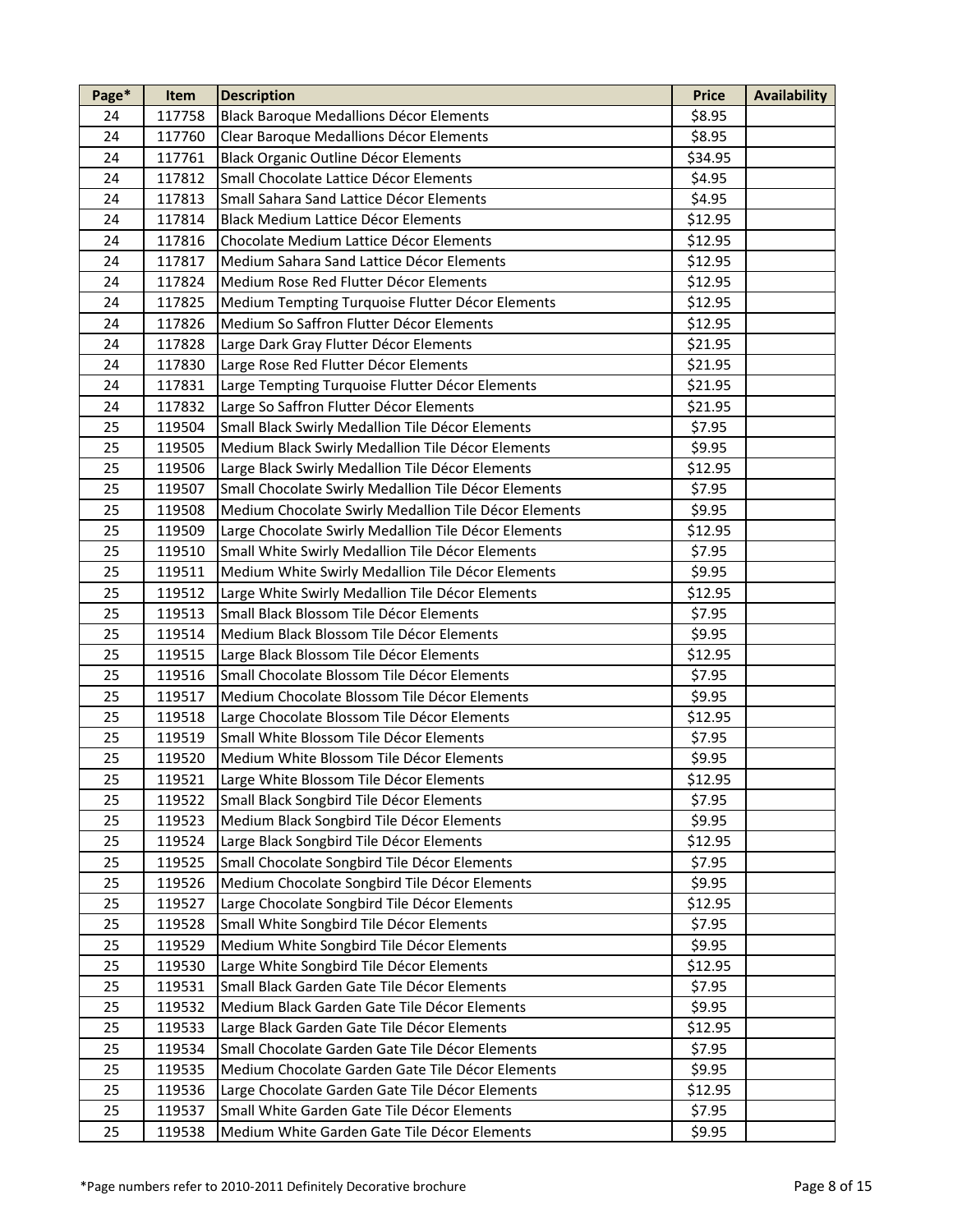| Page* | Item   | <b>Description</b>                                             | <b>Price</b> | <b>Availability</b> |
|-------|--------|----------------------------------------------------------------|--------------|---------------------|
| 25    | 119539 | Large White Garden Gate Tile Décor Elements                    | \$12.95      |                     |
| 25    | 119569 | Small Black Fleur-de-lis Accent Décor Elements                 | \$7.95       |                     |
| 25    | 119570 | Medium Black Fleur-de-lis Accent Décor Elements                | \$9.95       |                     |
| 25    | 119571 | Large Black Fleur-de-lis Accent Décor Elements                 | \$11.95      |                     |
| 25    | 119572 | Small Chocolate Fleur-de-lis Accent Décor Elements             | \$7.95       |                     |
| 25    | 119573 | Medium Chocolate Fleur-de-lis Accent Décor Elements            | \$9.95       |                     |
| 25    | 119574 | Large Chocolate Fleur-de-lis Accent Décor Elements             | \$11.95      |                     |
| 25    | 119575 | Small White Fleur-de-lis Accent Décor Elements                 | \$7.95       |                     |
| 25    | 119576 | Medium White Fleur-de-lis Accent Décor Elements                | \$9.95       |                     |
| 25    | 119577 | Large White Fleur-de-lis Accent Décor Elements                 | \$11.95      |                     |
| 25    | 119578 | Small Black Fleur-de-lis Decorative Accent Décor Elements      | \$9.95       |                     |
| 25    | 119579 | Medium Black Fleur-de-lis Decorative Accent Décor Elements     | \$12.95      |                     |
| 25    | 119580 | Small Chocolate Fleur-de-lis Decorative Accent Décor Elements  | \$9.95       |                     |
| 25    | 119581 | Medium Chocolate Fleur-de-lis Decorative Accent Décor Elements | \$12.95      |                     |
| 25    | 119582 | Small White Fleur-de-lis Decorative Accent Décor Elements      | \$9.95       |                     |
| 25    | 119583 | Medium White Fleur-de-lis Decorative Accent Décor Elements     | \$12.95      |                     |
| 26    | 117756 | Sahara Sand Flourishes Décor Elements                          | \$14.95      |                     |
| 26    | 117757 | Clear Flourishes Décor Elements                                | \$14.95      |                     |
| 27    | 114074 | White Together Forever Circle Frame Décor Elements             | \$11.95      |                     |
| 27    | 114112 | Chocolate Together Forever Circle Frame Décor Elements         | \$11.95      | X                   |
| 27    | 117500 | Black Together Forever Circle Frame Décor Elements             | \$11.95      |                     |
| 27    | 117850 | Small Real Red Eat Décor Elements                              | \$5.95       |                     |
| 27    | 117851 | Small Old Olive Eat Décor Elements                             | \$5.95       |                     |
| 27    | 117852 | Small White Eat Décor Elements                                 | \$5.95       |                     |
| 27    | 117855 | Large Real Red Eat Décor Elements                              | \$12.95      |                     |
| 27    | 117856 | Large Old Olive Eat Décor Elements                             | \$12.95      |                     |
| 27    | 117857 | Large White Eat Décor Elements                                 | \$12.95      |                     |
| 27    | 119328 | Black Decorative Monogram A Décor Elements                     | \$7.95       |                     |
| 27    | 119329 | Chocolate Decorative Monogram A Décor Elements                 | \$7.95       |                     |
| 27    | 119330 | White Decorative Monogram A Décor Elements                     | \$7.95       |                     |
| 27    | 119331 | Black Decorative Monogram B Décor Elements                     | \$7.95       | Χ                   |
| 27    | 119332 | Chocolate Decorative Monogram B Décor Elements                 | \$7.95       |                     |
| 27    | 119333 | White Decorative Monogram B Décor Elements                     | \$7.95       |                     |
| 27    | 119334 | Black Decorative Monogram C Décor Elements                     | \$7.95       |                     |
| 27    | 119335 | Chocolate Decorative Monogram C Décor Elements                 | \$7.95       |                     |
| 27    | 119336 | White Decorative Monogram C Décor Elements                     | \$7.95       |                     |
| 27    | 119337 | Black Decorative Monogram D Décor Elements                     | \$7.95       |                     |
| 27    | 119338 | Chocolate Decorative Monogram D Décor Elements                 | \$7.95       |                     |
| 27    | 119339 | White Decorative Monogram D Décor Elements                     | \$7.95       |                     |
| 27    | 119340 | Black Decorative Monogram E Décor Elements                     | \$7.95       |                     |
| 27    | 119341 | Chocolate Decorative Monogram E Décor Elements                 | \$7.95       |                     |
| 27    | 119342 | White Decorative Monogram E Décor Elements                     | \$7.95       |                     |
| 27    | 119343 | Black Decorative Monogram F Décor Elements                     | \$7.95       |                     |
| 27    | 119344 | Chocolate Decorative Monogram F Décor Elements                 | \$7.95       |                     |
| 27    | 119345 | White Decorative Monogram F Décor Elements                     | \$7.95       |                     |
| 27    | 119346 | Black Decorative Monogram G Décor Elements                     | \$7.95       |                     |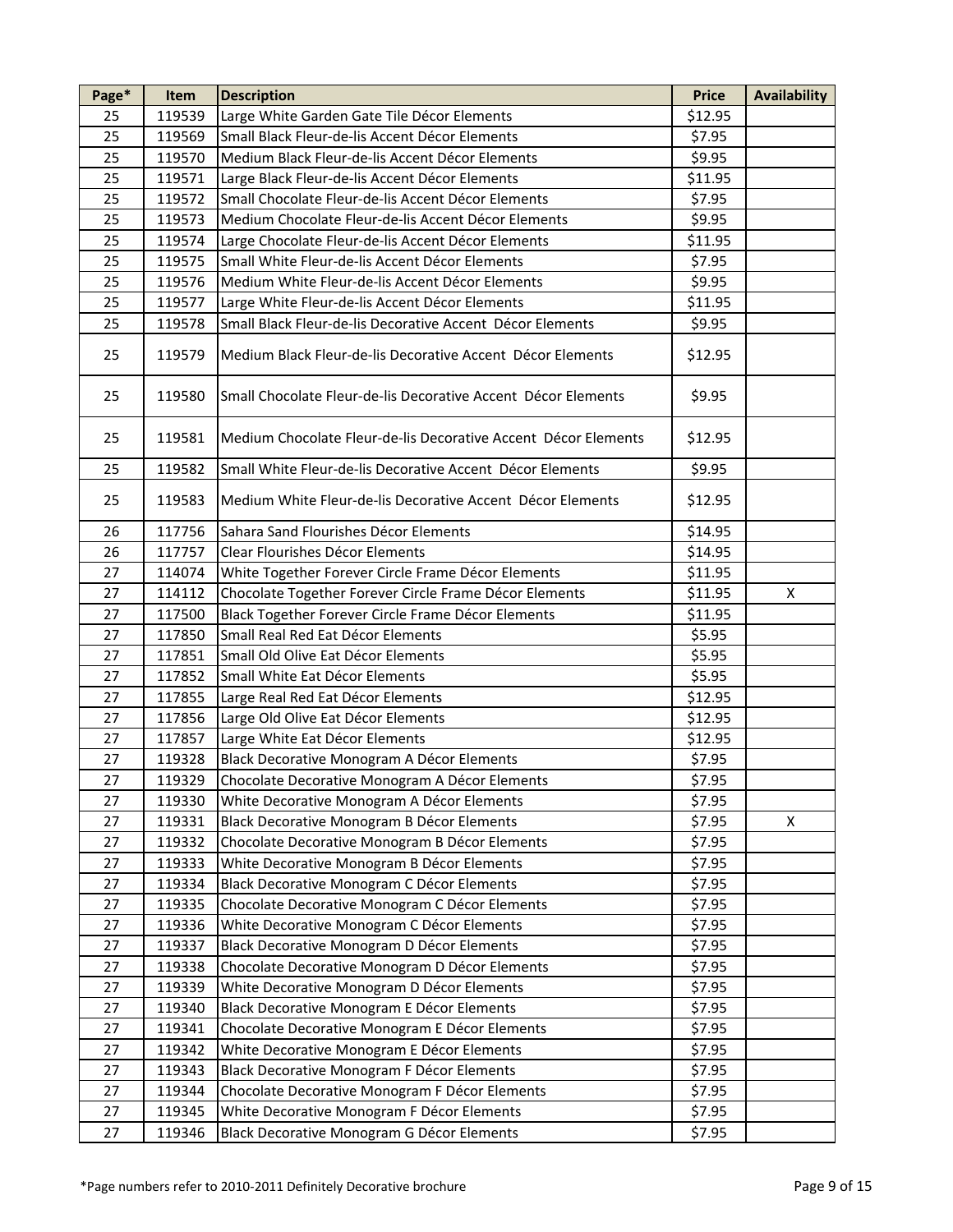| Page* | Item   | <b>Description</b>                             | <b>Price</b> | <b>Availability</b> |
|-------|--------|------------------------------------------------|--------------|---------------------|
| 27    | 119347 | Chocolate Decorative Monogram G Décor Elements | \$7.95       |                     |
| 27    | 119348 | White Decorative Monogram G Décor Elements     | \$7.95       |                     |
| 27    | 119349 | Black Decorative Monogram H Décor Elements     | \$7.95       | X                   |
| 27    | 119350 | Chocolate Decorative Monogram H Décor Elements | \$7.95       |                     |
| 27    | 119351 | White Decorative Monogram H Décor Elements     | \$7.95       |                     |
| 27    | 119352 | Black Decorative Monogram I Décor Elements     | \$7.95       |                     |
| 27    | 119353 | Chocolate Decorative Monogram I Décor Elements | \$7.95       |                     |
| 27    | 119354 | White Decorative Monogram I Décor Elements     | \$7.95       |                     |
| 27    | 119355 | Black Decorative Monogram J Décor Elements     | \$7.95       |                     |
| 27    | 119356 | Chocolate Decorative Monogram J Décor Elements | \$7.95       |                     |
| 27    | 119357 | White Decorative Monogram J Décor Elements     | \$7.95       |                     |
| 27    | 119358 | Black Decorative Monogram K Décor Elements     | \$7.95       |                     |
| 27    | 119359 | Chocolate Decorative Monogram K Décor Elements | \$7.95       |                     |
| 27    | 119360 | White Decorative Monogram K Décor Elements     | \$7.95       |                     |
| 27    | 119361 | Black Decorative Monogram L Décor Elements     | \$7.95       |                     |
| 27    | 119362 | Chocolate Decorative Monogram L Décor Elements | \$7.95       |                     |
| 27    | 119363 | White Decorative Monogram L Décor Elements     | \$7.95       |                     |
| 27    | 119364 | Black Decorative Monogram M Décor Elements     | \$7.95       |                     |
| 27    | 119365 | Chocolate Decorative Monogram M Décor Elements | \$7.95       |                     |
| 27    | 119366 | White Decorative Monogram M Décor Elements     | \$7.95       |                     |
| 27    | 119367 | Black Decorative Monogram N Décor Elements     | \$7.95       |                     |
| 27    | 119368 | Chocolate Decorative Monogram N Décor Elements | \$7.95       |                     |
| 27    | 119369 | White Decorative Monogram N Décor Elements     | \$7.95       |                     |
| 27    | 119370 | Black Decorative Monogram O Décor Elements     | \$7.95       |                     |
| 27    | 119371 | Chocolate Decorative Monogram O Décor Elements | \$7.95       |                     |
| 27    | 119372 | White Decorative Monogram O Décor Elements     | \$7.95       |                     |
| 27    | 119373 | Black Decorative Monogram P Décor Elements     | \$7.95       |                     |
| 27    | 119374 | Chocolate Decorative Monogram P Décor Elements | \$7.95       |                     |
| 27    | 119375 | White Decorative Monogram P Décor Elements     | \$7.95       |                     |
| 27    | 119376 | Black Decorative Monogram Q Décor Elements     | \$7.95       |                     |
| 27    | 119377 | Chocolate Decorative Monogram Q Décor Elements | \$7.95       |                     |
| 27    | 119378 | White Decorative Monogram Q Décor Elements     | \$7.95       |                     |
| 27    | 119379 | Black Decorative Monogram R Décor Elements     | \$7.95       |                     |
| 27    | 119380 | Chocolate Decorative Monogram R Décor Elements | \$7.95       |                     |
| 27    | 119381 | White Decorative Monogram R Décor Elements     | \$7.95       |                     |
| 27    | 119382 | Black Decorative Monogram S Décor Elements     | \$7.95       |                     |
| 27    | 119383 | Chocolate Decorative Monogram S Décor Elements | \$7.95       |                     |
| 27    | 119384 | White Decorative Monogram S Décor Elements     | \$7.95       |                     |
| 27    | 119385 | Black Decorative Monogram T Décor Elements     | \$7.95       |                     |
| 27    | 119386 | Chocolate Decorative Monogram T Décor Elements | \$7.95       |                     |
| 27    | 119387 | White Decorative Monogram T Décor Elements     | \$7.95       |                     |
| 27    | 119388 | Black Decorative Monogram U Décor Elements     | \$7.95       |                     |
| 27    | 119389 | Chocolate Decorative Monogram U Décor Elements | \$7.95       |                     |
| 27    | 119390 | White Decorative Monogram U Décor Elements     | \$7.95       |                     |
| 27    | 119391 | Black Decorative Monogram V Décor Elements     | \$7.95       |                     |
| 27    | 119392 | Chocolate Decorative Monogram V Décor Elements | \$7.95       |                     |
| 27    | 119393 | White Decorative Monogram V Décor Elements     | \$7.95       |                     |
| 27    | 119394 | Black Decorative Monogram W Décor Elements     | \$7.95       |                     |
| 27    | 119395 | Chocolate Decorative Monogram W Décor Elements | \$7.95       |                     |
| 27    | 119396 | White Decorative Monogram W Décor Elements     | \$7.95       |                     |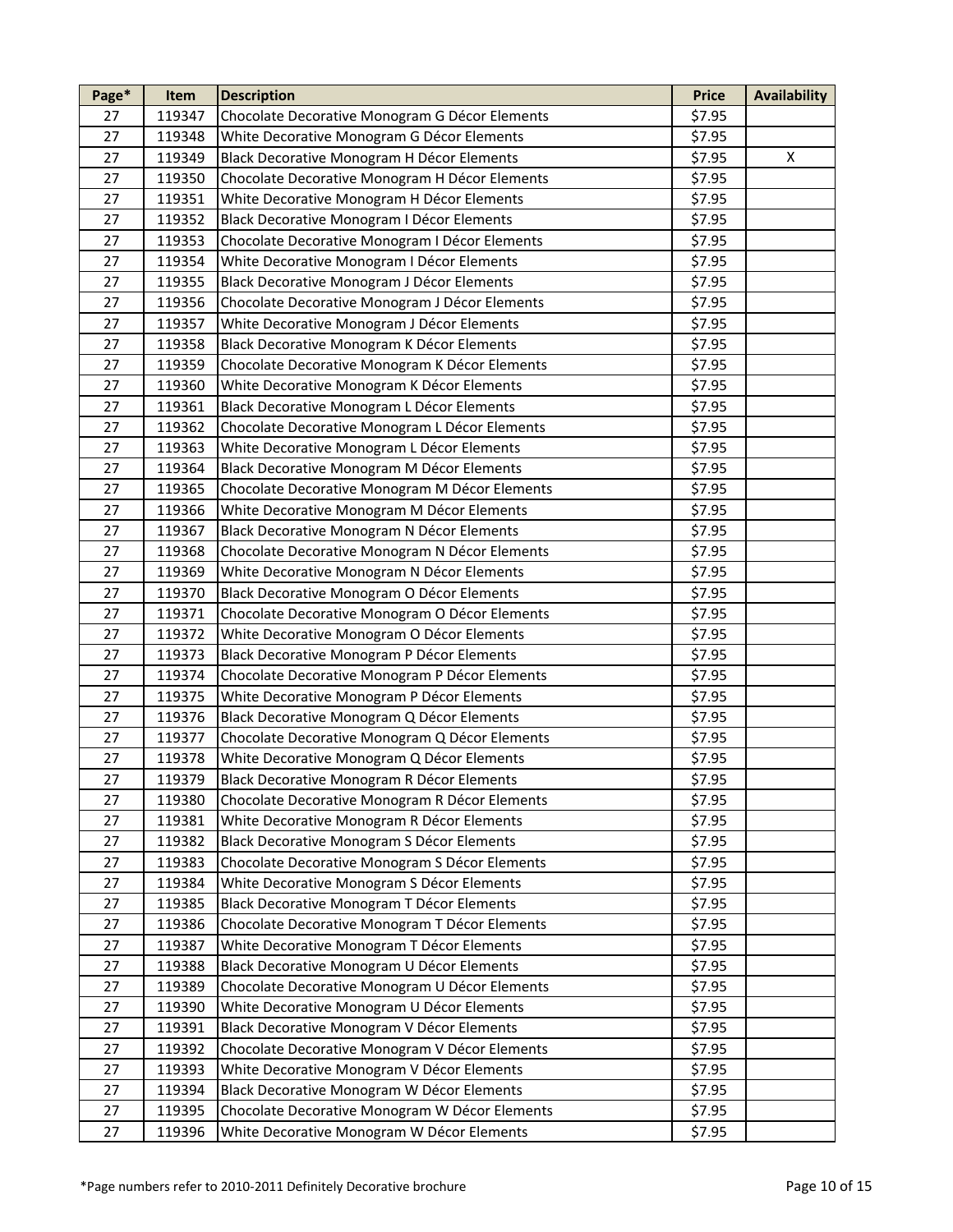| Page*    | Item             | <b>Description</b>                                                                                    | <b>Price</b>       | <b>Availability</b> |
|----------|------------------|-------------------------------------------------------------------------------------------------------|--------------------|---------------------|
| 27       | 119397           | Black Decorative Monogram X Décor Elements                                                            | \$7.95             |                     |
| 27       | 119398           | Chocolate Decorative Monogram X Décor Elements                                                        | \$7.95             |                     |
| 27       | 119399           | White Decorative Monogram X Décor Elements                                                            | \$7.95             |                     |
| 27       | 119400           | Black Decorative Monogram Y Décor Elements                                                            | \$7.95             |                     |
| 27       | 119401           | Chocolate Decorative Monogram Y Décor Elements                                                        | \$7.95             |                     |
| 27       | 119402           | White Decorative Monogram Y Décor Elements                                                            | \$7.95             |                     |
| 27       | 119403           | Black Decorative Monogram Z Décor Elements                                                            | \$7.95             |                     |
| 27       | 119404           | Chocolate Decorative Monogram Z Décor Elements                                                        | \$7.95             |                     |
| 27       | 119405           | White Decorative Monogram Z Décor Elements                                                            | \$7.95             |                     |
| 27       | 119406           | Black Decorative Monogram & Décor Elements                                                            | \$7.95             |                     |
| 27       | 119407           | Chocolate Decorative Monogram & Décor Elements                                                        | \$7.95             |                     |
| 27       | 119408           | White Decorative Monogram & Décor Elements                                                            | \$7.95             |                     |
| 27       | 119486           | Small Black Café Décor Elements                                                                       | \$7.95             |                     |
| 27       | 119487           | Medium Black Café Décor Elements                                                                      | \$9.95             |                     |
| 27       | 119488           | Large Black Café Décor Elements                                                                       | \$12.95            |                     |
| 27       | 119489           | Small Chocolate Café Décor Elements                                                                   | \$7.95             |                     |
| 27       | 119490           | Medium Chocolate Café Décor Elements                                                                  | \$9.95             |                     |
| 27       | 119491           | Large Chocolate Café Décor Elements                                                                   | \$12.95            |                     |
| 27       | 119492           | Small White Café Décor Elements                                                                       | \$7.95             |                     |
| 27       | 119493           | Medium White Café Décor Elements                                                                      | \$9.95             |                     |
| 27       | 119494           | Large White Café Décor Elements                                                                       | \$12.95            |                     |
| 27       | 119584           | Small Black Fork, Knife, Spoon Décor Elements                                                         | \$5.95             |                     |
| 27       | 119585           | Medium Black Fork, Knife, Spoon Décor Elements                                                        | \$7.95             |                     |
| 27       | 119586           | Large Black Fork, Knife, Spoon Décor Elements                                                         | \$9.95             |                     |
| 27       | 119587           | Small Chocolate Fork, Knife, Spoon Décor Elements                                                     | \$5.95             |                     |
| 27       | 119588           | Medium Chocolate Fork, Knife, Spoon Décor Elements                                                    | \$7.95             |                     |
| 27       |                  | Large Chocolate Fork, Knife, Spoon Décor Elements                                                     | \$9.95             |                     |
| 27       | 119589<br>119590 | Small White Fork, Knife, Spoon Décor Elements                                                         | \$5.95             |                     |
| 27       | 119591           | Medium White Fork, Knife, Spoon Décor Elements                                                        | \$7.95             |                     |
| 27       | 119592           | Large White Fork, Knife, Spoon Décor Elements                                                         | \$9.95             |                     |
| 27       | 119593           | Small Old Olive Fork, Knife, Spoon Décor Elements                                                     | \$5.95             |                     |
| 27       | 119594           | Medium Old Olive Fork, Knife, Spoon Décor Elements                                                    | \$7.95             |                     |
| 27       | 119595           |                                                                                                       | \$9.95             |                     |
| 27       | 119596           | Large Old Olive Fork, Knife, Spoon Décor Elements<br>Small Real Red Fork, Knife, Spoon Décor Elements | \$5.95             |                     |
| 27       | 119597           | Medium Real Red Fork, Knife, Spoon Décor Elements                                                     | \$7.95             |                     |
| 27       | 119598           |                                                                                                       | \$9.95             |                     |
| 28       |                  | Large Real Red Fork, Knife, Spoon Décor Elements<br>Large White Create Definition Décor Elements      |                    |                     |
| 28       | 114079<br>114080 |                                                                                                       | \$21.95<br>\$16.95 |                     |
| 28       |                  | Small White Family Décor Elements                                                                     |                    |                     |
|          | 114082           | Small White Happiness Décor Elements                                                                  | \$4.95             |                     |
| 28<br>28 | 114117           | Large Chocolate Create Definition Décor Elements                                                      | \$21.95            |                     |
|          | 114118           | Small Chocolate Family Décor Elements                                                                 | \$16.95            |                     |
| 28       | 114139           | Medium White Create Definition Décor Elements                                                         | \$16.95            | X                   |
| 28       | 114141           | Medium White Family Décor Elements                                                                    | \$21.95            |                     |
| 28       | 114142           | Medium Chocolate Family Décor Elements                                                                | \$21.95            |                     |
| 28       | 114145           | Medium White Happiness Décor Elements                                                                 | \$22.95            |                     |
| 28       | 114146           | Medium Chocolate Happiness Décor Elements                                                             | \$22.95            |                     |
| 28       | 114770           | Small White Serve the Lord Décor Elements                                                             | \$14.95            |                     |
| 28       | 114771           | Medium White Serve the Lord Décor Elements                                                            | \$17.95            |                     |
| 28       | 114772           | Large White Serve the Lord Décor Elements                                                             | \$21.95            |                     |
| 28       | 114891           | Small Chocolate Familia Décor Elements                                                                | \$16.95            |                     |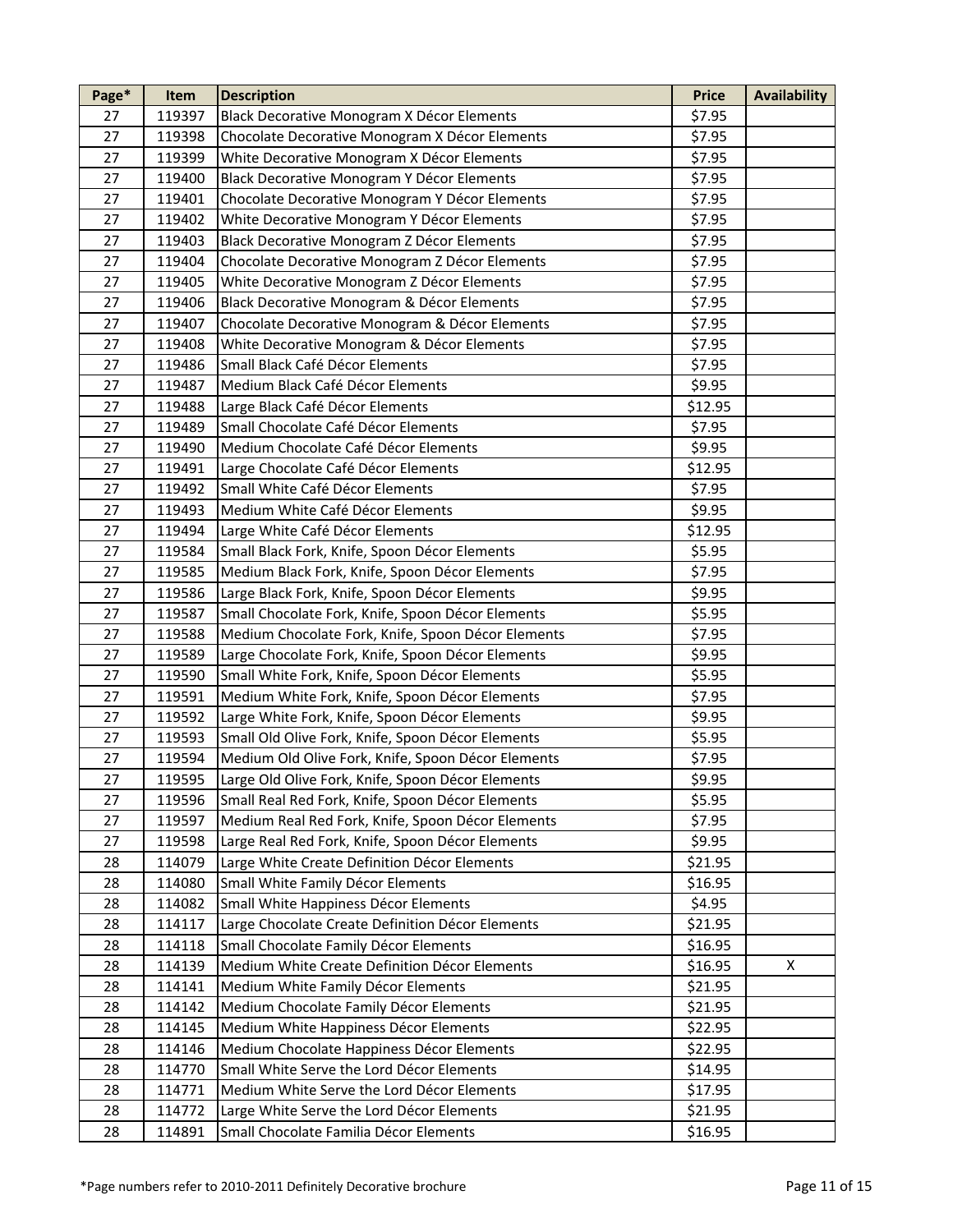| Page* | Item   | <b>Description</b>                                 | <b>Price</b> | <b>Availability</b> |
|-------|--------|----------------------------------------------------|--------------|---------------------|
| 28    | 114892 | Medium Chocolate Familia Décor Elements            | \$21.95      |                     |
| 28    | 115162 | Small White Familia Décor Elements                 | \$16.95      |                     |
| 28    | 115163 | Medium White Familia Décor Elements                | \$21.95      |                     |
| 28    | 117460 | Large Black Create Definition Décor Elements       | \$21.95      | X                   |
| 28    | 117461 | Small Black Family Décor Elements                  | \$16.95      |                     |
| 28    | 117462 | Medium Black Family Décor Elements                 | \$21.95      |                     |
| 28    | 117463 | Small Black Familia Décor Elements                 | \$16.95      |                     |
| 28    | 117464 | Medium Black Familia Décor Elements                | \$21.95      |                     |
| 28    | 117466 | Medium Black Happiness Décor Elements              | \$22.95      |                     |
| 28    | 117524 | Medium Black Share Definition Décor Elements       | \$16.95      |                     |
| 28    | 117835 | Medium White Inspire Definition Décor Elements     | \$16.95      |                     |
| 28    | 117836 | Large Black Inspire Definition Décor Elements      | \$21.95      |                     |
| 28    | 117837 | Large Chocolate Inspire Definition Décor Elements  | \$21.95      |                     |
| 28    | 117838 | Large White Inspire Definition Décor Elements      | \$21.95      |                     |
| 28    | 117839 | Medium Chocolate Share Definition Décor Elements   | \$16.95      |                     |
| 28    | 117840 | Medium White Share Definition Décor Elements       | \$16.95      |                     |
| 28    | 117841 | Large Black Share Definition Décor Elements        | \$21.95      |                     |
| 28    | 117842 | Large Chocolate Share Definition Décor Elements    | \$21.95      |                     |
| 28    | 117843 | Large White Share Definition Décor Elements        | \$21.95      |                     |
| 28    | 119409 | Small Black Do Good, Be Kind Décor Elements        | \$6.95       |                     |
| 28    | 119410 | Medium Black Do Good, Be Kind Décor Elements       | \$8.95       |                     |
| 28    | 119411 | Large Black Do Good, Be Kind Décor Elements        | \$10.95      |                     |
| 28    | 119412 | Small Chocolate Do Good, Be Kind Décor Elements    | \$6.95       |                     |
| 28    | 119413 | Medium Chocolate Do Good, Be Kind Décor Elements   | \$8.95       |                     |
| 28    | 119414 | Large Chocolate Do Good, Be Kind Décor Elements    | \$10.95      | X                   |
| 28    | 119415 | Small White Do Good, Be Kind Décor Elements        | \$6.95       |                     |
| 28    | 119416 | Medium White Do Good, Be Kind Décor Elements       | \$8.95       |                     |
| 28    | 119417 | Large White Do Good, Be Kind Décor Elements        | \$10.95      |                     |
| 28    | 119456 | Small Black To Every Thing Décor Elements          | \$10.95      |                     |
| 28    | 119457 | Medium Black To Every Thing Décor Elements         | \$12.95      |                     |
| 28    | 119458 | Large Black To Every Thing Décor Elements          | \$14.95      |                     |
| 28    | 119459 | Small Chocolate To Every Thing Décor Elements      | \$10.95      |                     |
| 28    | 119460 | Medium Chocolate To Every Thing Décor Elements     | \$12.95      |                     |
| 28    | 119461 | Large Chocolate To Every Thing Décor Elements      | \$14.95      |                     |
| 28    | 119462 | Small White To Every Thing Décor Elements          | \$10.95      |                     |
| 28    | 119463 | Medium White To Every Thing Décor Elements         | \$12.95      |                     |
| 28    | 119464 | Large White To Every Thing Décor Elements          | \$14.95      |                     |
| 29    | 119418 | Small Black Many Welcomes Sign Décor Elements      | \$17.95      |                     |
| 29    | 119419 | Medium Black Many Welcomes Sign Décor Elements     | \$19.95      | X                   |
| 29    | 119420 | Large Black Many Welcomes Sign Décor Elements      | \$21.95      |                     |
| 29    | 119421 | Small Chocolate Many Welcomes Sign Décor Elements  | \$17.95      |                     |
| 29    | 119422 | Medium Chocolate Many Welcomes Sign Décor Elements | \$19.95      |                     |
| 29    | 119423 | Large Chocolate Many Welcomes Sign Décor Elements  | \$21.95      |                     |
| 29    | 119424 | Small White Many Welcomes Sign Décor Elements      | \$17.95      |                     |
| 29    | 119425 | Medium White Many Welcomes Sign Décor Elements     | \$19.95      |                     |
| 29    | 119426 | Large White Many Welcomes Sign Décor Elements      | \$21.95      |                     |
| 29    | 119447 | Small Black Happily Ever After Décor Elements      | \$19.95      |                     |
| 29    | 119448 | Medium Black Happily Ever After Décor Elements     | \$22.95      |                     |
| 29    | 119449 | Large Black Happily Ever After Décor Elements      | \$24.95      |                     |
| 29    | 119450 | Small Chocolate Happily Ever After Décor Elements  | \$19.95      |                     |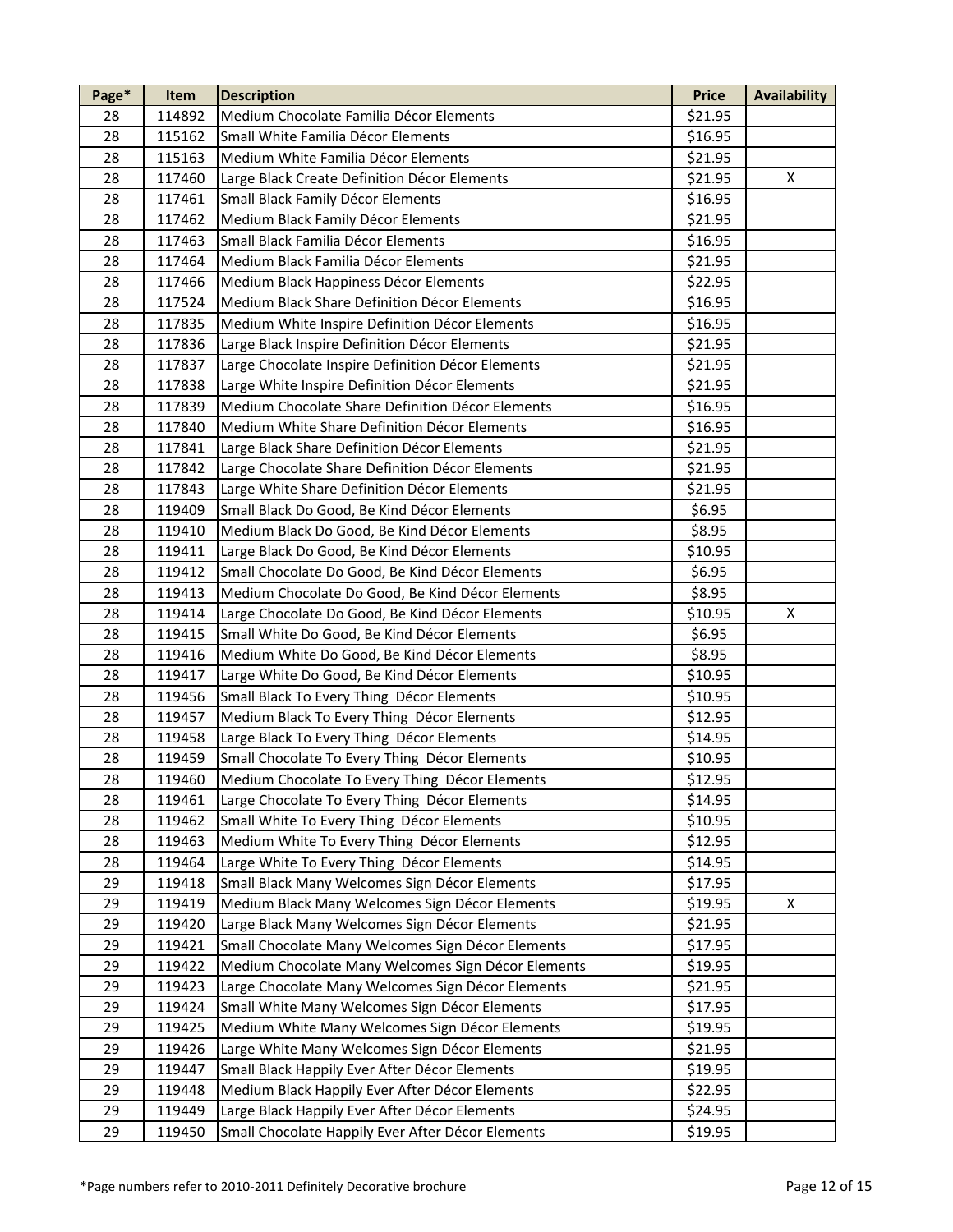| Page*  | Item   | <b>Description</b>                                             | <b>Price</b> | <b>Availability</b> |
|--------|--------|----------------------------------------------------------------|--------------|---------------------|
| 29     | 119451 | Medium Chocolate Happily Ever After Décor Elements             | \$22.95      |                     |
| 29     | 119452 | Large Chocolate Happily Ever After Décor Elements              | \$24.95      |                     |
| 29     | 119453 | Small White Happily Ever After Décor Elements                  | \$19.95      |                     |
| 29     | 119454 | Medium White Happily Ever After Décor Elements                 | \$22.95      |                     |
| 29     | 119455 | Large White Happily Ever After Décor Elements                  | \$24.95      |                     |
| 30     | 114081 | Small White Live Every Moment Décor Elements                   | \$16.95      |                     |
| 30     | 114119 | Small Chocolate Live Every Moment Décor Elements               | \$16.95      |                     |
| 30     | 114143 | Medium White Live Every Moment Décor Elements                  | \$20.95      |                     |
| 30     | 114144 | Medium Chocolate Live Every Moment Décor Elements              | \$20.95      |                     |
| 30     | 114743 | Small Chocolate Welcome Décor Elements                         | \$2.95       |                     |
| 30     | 114744 | Medium Chocolate Welcome Décor Elements                        | \$4.95       |                     |
| 30     | 114745 | Large Chocolate Welcome Décor Elements                         | \$7.95       |                     |
| 30     | 114749 | Small White Welcome Décor Elements                             | \$2.95       |                     |
| 30     | 114750 | Medium White Welcome Décor Elements                            | \$4.95       |                     |
| 30     | 114751 | Large White Welcome Décor Elements                             | \$7.95       |                     |
| 30     | 117469 | Small Black Live Every Moment Décor Elements                   | \$16.95      |                     |
| 30     | 117470 | Medium Black Live Every Moment Décor Elements                  | \$20.95      |                     |
| 30     | 117501 | Small Black Welcome Décor Elements                             | \$2.95       |                     |
| 30     | 117502 | Medium Black Welcome Décor Elements                            | \$4.95       |                     |
| 30     | 117570 | Large Black Welcome Décor Elements                             | \$7.95       |                     |
| 30     | 119427 | Small Black Our Attitude Toward Life Décor Elements            | \$15.95      |                     |
| 30     | 119428 | Medium Black Our Attitude Toward Life Décor Elements           | \$17.95      | X                   |
| 30     | 119429 | Large Black Our Attitude Toward Life Décor Elements            | \$19.95      |                     |
| 30     | 119430 | Extra-Large Black Our Attitude Toward Life Décor Elements      | \$21.95      |                     |
| 30     | 119431 | Small Chocolate Our Attitude Toward Life Décor Elements        | \$15.95      |                     |
| 30     | 119432 | Medium Chocolate Our Attitude Toward Life Décor Elements       | \$17.95      |                     |
| 30     |        |                                                                | \$19.95      |                     |
|        | 119433 | Large Chocolate Our Attitude Toward Life Décor Elements        |              |                     |
| 30     | 119434 | Extra-Large Chocolate Our Attitude Toward Life Décor Elements  | \$21.95      |                     |
| 30     | 119435 | Small White Our Attitude Toward Life Décor Elements            | \$15.95      |                     |
| 30     | 119436 | Medium White Our Attitude Toward Life Décor Elements           | \$17.95      |                     |
| 30     | 119437 | Large White Our Attitude Toward Life Décor Elements            | \$19.95      |                     |
| 30     | 119438 | Extra-Large White Our Attitude Toward Life Décor Elements      | \$21.95      |                     |
| 30     | 119439 | Small Crumb Cake Our Attitude Toward Life Décor Elements       | \$15.95      |                     |
| 30     | 119440 | Medium Crumb Cake Our Attitude Toward Life Décor Elements      | \$17.95      |                     |
| 30     | 119441 | Large Crumb Cake Our Attitude Toward Life Décor Elements       | \$19.95      |                     |
| 30     | 119442 | Extra-Large Crumb Cake Our Attitude Toward Life Décor Elements | \$21.95      |                     |
| 30     | 119443 | Small Basic Gray Our Attitude Toward Life Décor Elements       | \$15.95      |                     |
| 30     | 119444 | Medium Basic Gray Our Attitude Toward Life Décor Elements      | \$17.95      |                     |
| 30     | 119445 | Large Basic Gray Our Attitude Toward Life Décor Elements       | \$19.95      |                     |
| 30     | 119446 | Extra-Large Basic Gray Our Attitude Toward Life Décor Elements | \$21.95      |                     |
| 30     | 119465 | Small Black Home Décor Elements                                | \$9.95       |                     |
| 30     | 119466 | Medium Black Home Décor Elements                               | \$12.95      |                     |
| 30     | 119467 | Large Black Home Décor Elements                                | \$14.95      |                     |
| 30     | 119468 | Small Chocolate Home Décor Elements                            | \$9.95       |                     |
| 30     | 119469 | Medium Chocolate Home Décor Elements                           | \$12.95      |                     |
| $30\,$ | 119470 | Large Chocolate Home Décor Elements                            | \$14.95      |                     |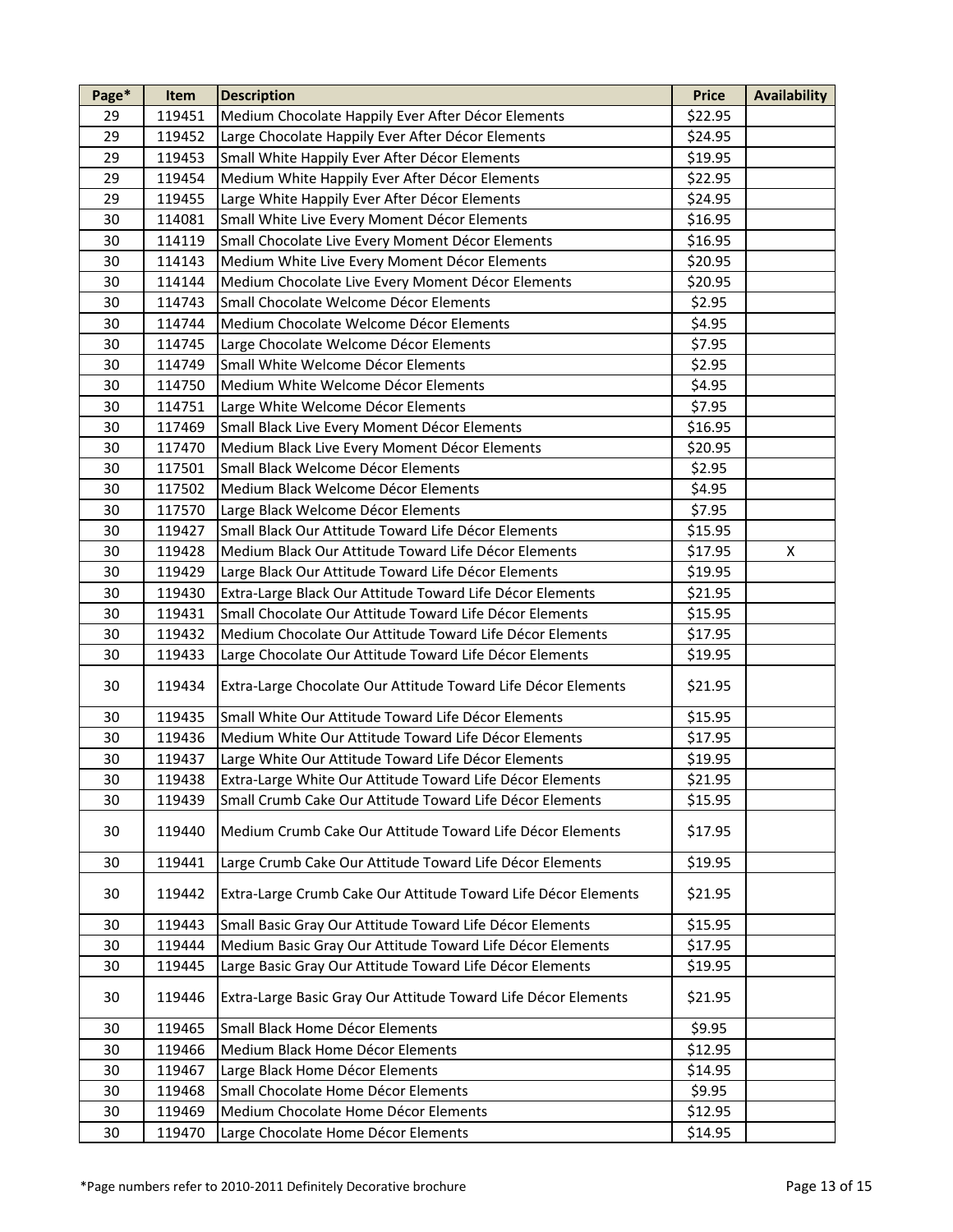| 119471<br>Small White Home Décor Elements<br>\$9.95<br>30<br>30<br>\$12.95<br>Medium White Home Décor Elements<br>119472<br>30<br>\$14.95<br>119473<br>Large White Home Décor Elements<br>30<br>Small Black Dream Décor Elements<br>\$7.95<br>119474<br>30<br>119475<br>Medium Black Dream Décor Elements<br>\$9.95<br>30<br>\$12.95<br>119476<br>Large Black Dream Décor Elements<br>\$14.95<br>30<br>119477<br>Extra-Large Black Dream Décor Elements<br>30<br>Small Chocolate Dream Décor Elements<br>\$7.95<br>119478<br>30<br>\$9.95<br>119479<br>Medium Chocolate Dream Décor Elements<br>30<br>119480<br>\$12.95<br>Large Chocolate Dream Décor Elements<br>30<br>119481<br>Extra-Large Chocolate Dream Décor Elements<br>\$14.95<br>30<br>\$7.95<br>119482<br>Small White Dream Décor Elements<br>30<br>\$9.95<br>119483<br>Medium White Dream Décor Elements<br>30<br>119484<br>Large White Dream Décor Elements<br>\$12.95<br>30<br>119485<br>Extra-Large White Dream Décor Elements<br>\$14.95<br>Small Black Trés Chic Décor Elements<br>31<br>\$44.95<br>119540<br>31<br>Medium Black Trés Chic Décor Elements<br>\$64.95<br>119541<br>31<br>119542<br>Large Black Trés Chic Décor Elements<br>\$94.95<br>31<br>119543<br>Extra-Large Black Trés Chic Décor Elements<br>\$124.95<br>31<br>Small Chocolate Trés Chic Décor Elements<br>\$44.95<br>119544<br>31<br>\$64.95<br>119545<br>Medium Chocolate Trés Chic Décor Elements<br>31<br>119546<br>Large Chocolate Trés Chic Décor Elements<br>\$94.95<br>31<br>\$124.95<br>119547<br>Extra-Large Chocolate Trés Chic Décor Elements<br>31<br>119548<br>Small White Trés Chic Décor Elements<br>\$44.95<br>\$64.95<br>31<br>119549<br>Medium White Trés Chic Décor Elements<br>31<br>Large White Trés Chic Décor Elements<br>119550<br>\$94.95<br>31<br>119551<br>Extra-Large White Trés Chic Décor Elements<br>\$124.95<br>31<br>119552<br>Small Crumb Cake Trés Chic Décor Elements<br>\$44.95<br>31<br>119553<br>Medium Crumb Cake Trés Chic Décor Elements<br>\$64.95<br>31<br>\$94.95<br>119554<br>Large Crumb Cake Trés Chic Décor Elements<br>31<br>\$124.95<br>119555<br>Extra-Large Crumb Cake Trés Chic Décor Elements<br>31<br>119556<br>Small Basic Gray Trés Chic Décor Elements<br>\$44.95<br>31<br>\$64.95<br>119557<br>Medium Basic Gray Trés Chic Décor Elements<br>31<br>Large Basic Gray Trés Chic Décor Elements<br>119558<br>\$94.95<br>Extra-Large Basic Gray Trés Chic Décor Elements<br>\$124.95<br>31<br>119559<br>Large Kind Thoughts Brocade Décor Stencils<br>32<br>116573<br>\$13.95<br>32<br>117584<br>All Scallops Décor Stencils<br>\$9.95<br>32<br>Adornment Décor Stencils<br>\$11.95<br>117585<br>32<br>X<br>118141<br>Vintage Ornaments II Décor Stencils<br>\$14.95<br>Brocade Flourish Décor Stencils<br>\$9.95<br>33<br>117974<br>34<br>116570<br>Cheep Talk Décor Stencils<br>\$27.95<br>Flowing Flowers Décor Stencils<br>34<br>116574<br>\$27.95<br>Love U Décor Stencils<br>34<br>118261<br>\$14.95<br>Dark Gray Décor Elements Vinyl Sheets<br>35<br>114334<br>\$12.95<br>White Décor Elements Vinyl Sheets<br>35<br>114335<br>\$12.95<br>114336<br>35<br>Crumb Cake Décor Elements Vinyl Sheets<br>\$12.95<br>Chocolate Décor Elements Vinyl Sheets<br>35<br>114337<br>\$12.95<br>So Saffron Décor Elements Vinyl Sheets<br>35<br>118797<br>\$12.95<br>Rose Red Décor Elements Vinyl Sheets<br>\$12.95<br>35<br>118798<br>35<br>118800<br>Pretty in Pink Décor Elements Vinyl Sheets<br>\$12.95 | Page* | Item | <b>Description</b> | <b>Price</b> | <b>Availability</b> |
|-----------------------------------------------------------------------------------------------------------------------------------------------------------------------------------------------------------------------------------------------------------------------------------------------------------------------------------------------------------------------------------------------------------------------------------------------------------------------------------------------------------------------------------------------------------------------------------------------------------------------------------------------------------------------------------------------------------------------------------------------------------------------------------------------------------------------------------------------------------------------------------------------------------------------------------------------------------------------------------------------------------------------------------------------------------------------------------------------------------------------------------------------------------------------------------------------------------------------------------------------------------------------------------------------------------------------------------------------------------------------------------------------------------------------------------------------------------------------------------------------------------------------------------------------------------------------------------------------------------------------------------------------------------------------------------------------------------------------------------------------------------------------------------------------------------------------------------------------------------------------------------------------------------------------------------------------------------------------------------------------------------------------------------------------------------------------------------------------------------------------------------------------------------------------------------------------------------------------------------------------------------------------------------------------------------------------------------------------------------------------------------------------------------------------------------------------------------------------------------------------------------------------------------------------------------------------------------------------------------------------------------------------------------------------------------------------------------------------------------------------------------------------------------------------------------------------------------------------------------------------------------------------------------------------------------------------------------------------------------------------------------------------------------------------------------------------------------------------------------------------------------------------------------------------------------------------------------------------------------------------------------------------------------------------------------------------------------------------------------------------------------------------------------------------------------------------------------------------------------------------------------|-------|------|--------------------|--------------|---------------------|
|                                                                                                                                                                                                                                                                                                                                                                                                                                                                                                                                                                                                                                                                                                                                                                                                                                                                                                                                                                                                                                                                                                                                                                                                                                                                                                                                                                                                                                                                                                                                                                                                                                                                                                                                                                                                                                                                                                                                                                                                                                                                                                                                                                                                                                                                                                                                                                                                                                                                                                                                                                                                                                                                                                                                                                                                                                                                                                                                                                                                                                                                                                                                                                                                                                                                                                                                                                                                                                                                                                           |       |      |                    |              |                     |
|                                                                                                                                                                                                                                                                                                                                                                                                                                                                                                                                                                                                                                                                                                                                                                                                                                                                                                                                                                                                                                                                                                                                                                                                                                                                                                                                                                                                                                                                                                                                                                                                                                                                                                                                                                                                                                                                                                                                                                                                                                                                                                                                                                                                                                                                                                                                                                                                                                                                                                                                                                                                                                                                                                                                                                                                                                                                                                                                                                                                                                                                                                                                                                                                                                                                                                                                                                                                                                                                                                           |       |      |                    |              |                     |
|                                                                                                                                                                                                                                                                                                                                                                                                                                                                                                                                                                                                                                                                                                                                                                                                                                                                                                                                                                                                                                                                                                                                                                                                                                                                                                                                                                                                                                                                                                                                                                                                                                                                                                                                                                                                                                                                                                                                                                                                                                                                                                                                                                                                                                                                                                                                                                                                                                                                                                                                                                                                                                                                                                                                                                                                                                                                                                                                                                                                                                                                                                                                                                                                                                                                                                                                                                                                                                                                                                           |       |      |                    |              |                     |
|                                                                                                                                                                                                                                                                                                                                                                                                                                                                                                                                                                                                                                                                                                                                                                                                                                                                                                                                                                                                                                                                                                                                                                                                                                                                                                                                                                                                                                                                                                                                                                                                                                                                                                                                                                                                                                                                                                                                                                                                                                                                                                                                                                                                                                                                                                                                                                                                                                                                                                                                                                                                                                                                                                                                                                                                                                                                                                                                                                                                                                                                                                                                                                                                                                                                                                                                                                                                                                                                                                           |       |      |                    |              |                     |
|                                                                                                                                                                                                                                                                                                                                                                                                                                                                                                                                                                                                                                                                                                                                                                                                                                                                                                                                                                                                                                                                                                                                                                                                                                                                                                                                                                                                                                                                                                                                                                                                                                                                                                                                                                                                                                                                                                                                                                                                                                                                                                                                                                                                                                                                                                                                                                                                                                                                                                                                                                                                                                                                                                                                                                                                                                                                                                                                                                                                                                                                                                                                                                                                                                                                                                                                                                                                                                                                                                           |       |      |                    |              |                     |
|                                                                                                                                                                                                                                                                                                                                                                                                                                                                                                                                                                                                                                                                                                                                                                                                                                                                                                                                                                                                                                                                                                                                                                                                                                                                                                                                                                                                                                                                                                                                                                                                                                                                                                                                                                                                                                                                                                                                                                                                                                                                                                                                                                                                                                                                                                                                                                                                                                                                                                                                                                                                                                                                                                                                                                                                                                                                                                                                                                                                                                                                                                                                                                                                                                                                                                                                                                                                                                                                                                           |       |      |                    |              |                     |
|                                                                                                                                                                                                                                                                                                                                                                                                                                                                                                                                                                                                                                                                                                                                                                                                                                                                                                                                                                                                                                                                                                                                                                                                                                                                                                                                                                                                                                                                                                                                                                                                                                                                                                                                                                                                                                                                                                                                                                                                                                                                                                                                                                                                                                                                                                                                                                                                                                                                                                                                                                                                                                                                                                                                                                                                                                                                                                                                                                                                                                                                                                                                                                                                                                                                                                                                                                                                                                                                                                           |       |      |                    |              |                     |
|                                                                                                                                                                                                                                                                                                                                                                                                                                                                                                                                                                                                                                                                                                                                                                                                                                                                                                                                                                                                                                                                                                                                                                                                                                                                                                                                                                                                                                                                                                                                                                                                                                                                                                                                                                                                                                                                                                                                                                                                                                                                                                                                                                                                                                                                                                                                                                                                                                                                                                                                                                                                                                                                                                                                                                                                                                                                                                                                                                                                                                                                                                                                                                                                                                                                                                                                                                                                                                                                                                           |       |      |                    |              |                     |
|                                                                                                                                                                                                                                                                                                                                                                                                                                                                                                                                                                                                                                                                                                                                                                                                                                                                                                                                                                                                                                                                                                                                                                                                                                                                                                                                                                                                                                                                                                                                                                                                                                                                                                                                                                                                                                                                                                                                                                                                                                                                                                                                                                                                                                                                                                                                                                                                                                                                                                                                                                                                                                                                                                                                                                                                                                                                                                                                                                                                                                                                                                                                                                                                                                                                                                                                                                                                                                                                                                           |       |      |                    |              |                     |
|                                                                                                                                                                                                                                                                                                                                                                                                                                                                                                                                                                                                                                                                                                                                                                                                                                                                                                                                                                                                                                                                                                                                                                                                                                                                                                                                                                                                                                                                                                                                                                                                                                                                                                                                                                                                                                                                                                                                                                                                                                                                                                                                                                                                                                                                                                                                                                                                                                                                                                                                                                                                                                                                                                                                                                                                                                                                                                                                                                                                                                                                                                                                                                                                                                                                                                                                                                                                                                                                                                           |       |      |                    |              |                     |
|                                                                                                                                                                                                                                                                                                                                                                                                                                                                                                                                                                                                                                                                                                                                                                                                                                                                                                                                                                                                                                                                                                                                                                                                                                                                                                                                                                                                                                                                                                                                                                                                                                                                                                                                                                                                                                                                                                                                                                                                                                                                                                                                                                                                                                                                                                                                                                                                                                                                                                                                                                                                                                                                                                                                                                                                                                                                                                                                                                                                                                                                                                                                                                                                                                                                                                                                                                                                                                                                                                           |       |      |                    |              |                     |
|                                                                                                                                                                                                                                                                                                                                                                                                                                                                                                                                                                                                                                                                                                                                                                                                                                                                                                                                                                                                                                                                                                                                                                                                                                                                                                                                                                                                                                                                                                                                                                                                                                                                                                                                                                                                                                                                                                                                                                                                                                                                                                                                                                                                                                                                                                                                                                                                                                                                                                                                                                                                                                                                                                                                                                                                                                                                                                                                                                                                                                                                                                                                                                                                                                                                                                                                                                                                                                                                                                           |       |      |                    |              |                     |
|                                                                                                                                                                                                                                                                                                                                                                                                                                                                                                                                                                                                                                                                                                                                                                                                                                                                                                                                                                                                                                                                                                                                                                                                                                                                                                                                                                                                                                                                                                                                                                                                                                                                                                                                                                                                                                                                                                                                                                                                                                                                                                                                                                                                                                                                                                                                                                                                                                                                                                                                                                                                                                                                                                                                                                                                                                                                                                                                                                                                                                                                                                                                                                                                                                                                                                                                                                                                                                                                                                           |       |      |                    |              |                     |
|                                                                                                                                                                                                                                                                                                                                                                                                                                                                                                                                                                                                                                                                                                                                                                                                                                                                                                                                                                                                                                                                                                                                                                                                                                                                                                                                                                                                                                                                                                                                                                                                                                                                                                                                                                                                                                                                                                                                                                                                                                                                                                                                                                                                                                                                                                                                                                                                                                                                                                                                                                                                                                                                                                                                                                                                                                                                                                                                                                                                                                                                                                                                                                                                                                                                                                                                                                                                                                                                                                           |       |      |                    |              |                     |
|                                                                                                                                                                                                                                                                                                                                                                                                                                                                                                                                                                                                                                                                                                                                                                                                                                                                                                                                                                                                                                                                                                                                                                                                                                                                                                                                                                                                                                                                                                                                                                                                                                                                                                                                                                                                                                                                                                                                                                                                                                                                                                                                                                                                                                                                                                                                                                                                                                                                                                                                                                                                                                                                                                                                                                                                                                                                                                                                                                                                                                                                                                                                                                                                                                                                                                                                                                                                                                                                                                           |       |      |                    |              |                     |
|                                                                                                                                                                                                                                                                                                                                                                                                                                                                                                                                                                                                                                                                                                                                                                                                                                                                                                                                                                                                                                                                                                                                                                                                                                                                                                                                                                                                                                                                                                                                                                                                                                                                                                                                                                                                                                                                                                                                                                                                                                                                                                                                                                                                                                                                                                                                                                                                                                                                                                                                                                                                                                                                                                                                                                                                                                                                                                                                                                                                                                                                                                                                                                                                                                                                                                                                                                                                                                                                                                           |       |      |                    |              |                     |
|                                                                                                                                                                                                                                                                                                                                                                                                                                                                                                                                                                                                                                                                                                                                                                                                                                                                                                                                                                                                                                                                                                                                                                                                                                                                                                                                                                                                                                                                                                                                                                                                                                                                                                                                                                                                                                                                                                                                                                                                                                                                                                                                                                                                                                                                                                                                                                                                                                                                                                                                                                                                                                                                                                                                                                                                                                                                                                                                                                                                                                                                                                                                                                                                                                                                                                                                                                                                                                                                                                           |       |      |                    |              |                     |
|                                                                                                                                                                                                                                                                                                                                                                                                                                                                                                                                                                                                                                                                                                                                                                                                                                                                                                                                                                                                                                                                                                                                                                                                                                                                                                                                                                                                                                                                                                                                                                                                                                                                                                                                                                                                                                                                                                                                                                                                                                                                                                                                                                                                                                                                                                                                                                                                                                                                                                                                                                                                                                                                                                                                                                                                                                                                                                                                                                                                                                                                                                                                                                                                                                                                                                                                                                                                                                                                                                           |       |      |                    |              |                     |
|                                                                                                                                                                                                                                                                                                                                                                                                                                                                                                                                                                                                                                                                                                                                                                                                                                                                                                                                                                                                                                                                                                                                                                                                                                                                                                                                                                                                                                                                                                                                                                                                                                                                                                                                                                                                                                                                                                                                                                                                                                                                                                                                                                                                                                                                                                                                                                                                                                                                                                                                                                                                                                                                                                                                                                                                                                                                                                                                                                                                                                                                                                                                                                                                                                                                                                                                                                                                                                                                                                           |       |      |                    |              |                     |
|                                                                                                                                                                                                                                                                                                                                                                                                                                                                                                                                                                                                                                                                                                                                                                                                                                                                                                                                                                                                                                                                                                                                                                                                                                                                                                                                                                                                                                                                                                                                                                                                                                                                                                                                                                                                                                                                                                                                                                                                                                                                                                                                                                                                                                                                                                                                                                                                                                                                                                                                                                                                                                                                                                                                                                                                                                                                                                                                                                                                                                                                                                                                                                                                                                                                                                                                                                                                                                                                                                           |       |      |                    |              |                     |
|                                                                                                                                                                                                                                                                                                                                                                                                                                                                                                                                                                                                                                                                                                                                                                                                                                                                                                                                                                                                                                                                                                                                                                                                                                                                                                                                                                                                                                                                                                                                                                                                                                                                                                                                                                                                                                                                                                                                                                                                                                                                                                                                                                                                                                                                                                                                                                                                                                                                                                                                                                                                                                                                                                                                                                                                                                                                                                                                                                                                                                                                                                                                                                                                                                                                                                                                                                                                                                                                                                           |       |      |                    |              |                     |
|                                                                                                                                                                                                                                                                                                                                                                                                                                                                                                                                                                                                                                                                                                                                                                                                                                                                                                                                                                                                                                                                                                                                                                                                                                                                                                                                                                                                                                                                                                                                                                                                                                                                                                                                                                                                                                                                                                                                                                                                                                                                                                                                                                                                                                                                                                                                                                                                                                                                                                                                                                                                                                                                                                                                                                                                                                                                                                                                                                                                                                                                                                                                                                                                                                                                                                                                                                                                                                                                                                           |       |      |                    |              |                     |
|                                                                                                                                                                                                                                                                                                                                                                                                                                                                                                                                                                                                                                                                                                                                                                                                                                                                                                                                                                                                                                                                                                                                                                                                                                                                                                                                                                                                                                                                                                                                                                                                                                                                                                                                                                                                                                                                                                                                                                                                                                                                                                                                                                                                                                                                                                                                                                                                                                                                                                                                                                                                                                                                                                                                                                                                                                                                                                                                                                                                                                                                                                                                                                                                                                                                                                                                                                                                                                                                                                           |       |      |                    |              |                     |
|                                                                                                                                                                                                                                                                                                                                                                                                                                                                                                                                                                                                                                                                                                                                                                                                                                                                                                                                                                                                                                                                                                                                                                                                                                                                                                                                                                                                                                                                                                                                                                                                                                                                                                                                                                                                                                                                                                                                                                                                                                                                                                                                                                                                                                                                                                                                                                                                                                                                                                                                                                                                                                                                                                                                                                                                                                                                                                                                                                                                                                                                                                                                                                                                                                                                                                                                                                                                                                                                                                           |       |      |                    |              |                     |
|                                                                                                                                                                                                                                                                                                                                                                                                                                                                                                                                                                                                                                                                                                                                                                                                                                                                                                                                                                                                                                                                                                                                                                                                                                                                                                                                                                                                                                                                                                                                                                                                                                                                                                                                                                                                                                                                                                                                                                                                                                                                                                                                                                                                                                                                                                                                                                                                                                                                                                                                                                                                                                                                                                                                                                                                                                                                                                                                                                                                                                                                                                                                                                                                                                                                                                                                                                                                                                                                                                           |       |      |                    |              |                     |
|                                                                                                                                                                                                                                                                                                                                                                                                                                                                                                                                                                                                                                                                                                                                                                                                                                                                                                                                                                                                                                                                                                                                                                                                                                                                                                                                                                                                                                                                                                                                                                                                                                                                                                                                                                                                                                                                                                                                                                                                                                                                                                                                                                                                                                                                                                                                                                                                                                                                                                                                                                                                                                                                                                                                                                                                                                                                                                                                                                                                                                                                                                                                                                                                                                                                                                                                                                                                                                                                                                           |       |      |                    |              |                     |
|                                                                                                                                                                                                                                                                                                                                                                                                                                                                                                                                                                                                                                                                                                                                                                                                                                                                                                                                                                                                                                                                                                                                                                                                                                                                                                                                                                                                                                                                                                                                                                                                                                                                                                                                                                                                                                                                                                                                                                                                                                                                                                                                                                                                                                                                                                                                                                                                                                                                                                                                                                                                                                                                                                                                                                                                                                                                                                                                                                                                                                                                                                                                                                                                                                                                                                                                                                                                                                                                                                           |       |      |                    |              |                     |
|                                                                                                                                                                                                                                                                                                                                                                                                                                                                                                                                                                                                                                                                                                                                                                                                                                                                                                                                                                                                                                                                                                                                                                                                                                                                                                                                                                                                                                                                                                                                                                                                                                                                                                                                                                                                                                                                                                                                                                                                                                                                                                                                                                                                                                                                                                                                                                                                                                                                                                                                                                                                                                                                                                                                                                                                                                                                                                                                                                                                                                                                                                                                                                                                                                                                                                                                                                                                                                                                                                           |       |      |                    |              |                     |
|                                                                                                                                                                                                                                                                                                                                                                                                                                                                                                                                                                                                                                                                                                                                                                                                                                                                                                                                                                                                                                                                                                                                                                                                                                                                                                                                                                                                                                                                                                                                                                                                                                                                                                                                                                                                                                                                                                                                                                                                                                                                                                                                                                                                                                                                                                                                                                                                                                                                                                                                                                                                                                                                                                                                                                                                                                                                                                                                                                                                                                                                                                                                                                                                                                                                                                                                                                                                                                                                                                           |       |      |                    |              |                     |
|                                                                                                                                                                                                                                                                                                                                                                                                                                                                                                                                                                                                                                                                                                                                                                                                                                                                                                                                                                                                                                                                                                                                                                                                                                                                                                                                                                                                                                                                                                                                                                                                                                                                                                                                                                                                                                                                                                                                                                                                                                                                                                                                                                                                                                                                                                                                                                                                                                                                                                                                                                                                                                                                                                                                                                                                                                                                                                                                                                                                                                                                                                                                                                                                                                                                                                                                                                                                                                                                                                           |       |      |                    |              |                     |
|                                                                                                                                                                                                                                                                                                                                                                                                                                                                                                                                                                                                                                                                                                                                                                                                                                                                                                                                                                                                                                                                                                                                                                                                                                                                                                                                                                                                                                                                                                                                                                                                                                                                                                                                                                                                                                                                                                                                                                                                                                                                                                                                                                                                                                                                                                                                                                                                                                                                                                                                                                                                                                                                                                                                                                                                                                                                                                                                                                                                                                                                                                                                                                                                                                                                                                                                                                                                                                                                                                           |       |      |                    |              |                     |
|                                                                                                                                                                                                                                                                                                                                                                                                                                                                                                                                                                                                                                                                                                                                                                                                                                                                                                                                                                                                                                                                                                                                                                                                                                                                                                                                                                                                                                                                                                                                                                                                                                                                                                                                                                                                                                                                                                                                                                                                                                                                                                                                                                                                                                                                                                                                                                                                                                                                                                                                                                                                                                                                                                                                                                                                                                                                                                                                                                                                                                                                                                                                                                                                                                                                                                                                                                                                                                                                                                           |       |      |                    |              |                     |
|                                                                                                                                                                                                                                                                                                                                                                                                                                                                                                                                                                                                                                                                                                                                                                                                                                                                                                                                                                                                                                                                                                                                                                                                                                                                                                                                                                                                                                                                                                                                                                                                                                                                                                                                                                                                                                                                                                                                                                                                                                                                                                                                                                                                                                                                                                                                                                                                                                                                                                                                                                                                                                                                                                                                                                                                                                                                                                                                                                                                                                                                                                                                                                                                                                                                                                                                                                                                                                                                                                           |       |      |                    |              |                     |
|                                                                                                                                                                                                                                                                                                                                                                                                                                                                                                                                                                                                                                                                                                                                                                                                                                                                                                                                                                                                                                                                                                                                                                                                                                                                                                                                                                                                                                                                                                                                                                                                                                                                                                                                                                                                                                                                                                                                                                                                                                                                                                                                                                                                                                                                                                                                                                                                                                                                                                                                                                                                                                                                                                                                                                                                                                                                                                                                                                                                                                                                                                                                                                                                                                                                                                                                                                                                                                                                                                           |       |      |                    |              |                     |
|                                                                                                                                                                                                                                                                                                                                                                                                                                                                                                                                                                                                                                                                                                                                                                                                                                                                                                                                                                                                                                                                                                                                                                                                                                                                                                                                                                                                                                                                                                                                                                                                                                                                                                                                                                                                                                                                                                                                                                                                                                                                                                                                                                                                                                                                                                                                                                                                                                                                                                                                                                                                                                                                                                                                                                                                                                                                                                                                                                                                                                                                                                                                                                                                                                                                                                                                                                                                                                                                                                           |       |      |                    |              |                     |
|                                                                                                                                                                                                                                                                                                                                                                                                                                                                                                                                                                                                                                                                                                                                                                                                                                                                                                                                                                                                                                                                                                                                                                                                                                                                                                                                                                                                                                                                                                                                                                                                                                                                                                                                                                                                                                                                                                                                                                                                                                                                                                                                                                                                                                                                                                                                                                                                                                                                                                                                                                                                                                                                                                                                                                                                                                                                                                                                                                                                                                                                                                                                                                                                                                                                                                                                                                                                                                                                                                           |       |      |                    |              |                     |
|                                                                                                                                                                                                                                                                                                                                                                                                                                                                                                                                                                                                                                                                                                                                                                                                                                                                                                                                                                                                                                                                                                                                                                                                                                                                                                                                                                                                                                                                                                                                                                                                                                                                                                                                                                                                                                                                                                                                                                                                                                                                                                                                                                                                                                                                                                                                                                                                                                                                                                                                                                                                                                                                                                                                                                                                                                                                                                                                                                                                                                                                                                                                                                                                                                                                                                                                                                                                                                                                                                           |       |      |                    |              |                     |
|                                                                                                                                                                                                                                                                                                                                                                                                                                                                                                                                                                                                                                                                                                                                                                                                                                                                                                                                                                                                                                                                                                                                                                                                                                                                                                                                                                                                                                                                                                                                                                                                                                                                                                                                                                                                                                                                                                                                                                                                                                                                                                                                                                                                                                                                                                                                                                                                                                                                                                                                                                                                                                                                                                                                                                                                                                                                                                                                                                                                                                                                                                                                                                                                                                                                                                                                                                                                                                                                                                           |       |      |                    |              |                     |
|                                                                                                                                                                                                                                                                                                                                                                                                                                                                                                                                                                                                                                                                                                                                                                                                                                                                                                                                                                                                                                                                                                                                                                                                                                                                                                                                                                                                                                                                                                                                                                                                                                                                                                                                                                                                                                                                                                                                                                                                                                                                                                                                                                                                                                                                                                                                                                                                                                                                                                                                                                                                                                                                                                                                                                                                                                                                                                                                                                                                                                                                                                                                                                                                                                                                                                                                                                                                                                                                                                           |       |      |                    |              |                     |
|                                                                                                                                                                                                                                                                                                                                                                                                                                                                                                                                                                                                                                                                                                                                                                                                                                                                                                                                                                                                                                                                                                                                                                                                                                                                                                                                                                                                                                                                                                                                                                                                                                                                                                                                                                                                                                                                                                                                                                                                                                                                                                                                                                                                                                                                                                                                                                                                                                                                                                                                                                                                                                                                                                                                                                                                                                                                                                                                                                                                                                                                                                                                                                                                                                                                                                                                                                                                                                                                                                           |       |      |                    |              |                     |
|                                                                                                                                                                                                                                                                                                                                                                                                                                                                                                                                                                                                                                                                                                                                                                                                                                                                                                                                                                                                                                                                                                                                                                                                                                                                                                                                                                                                                                                                                                                                                                                                                                                                                                                                                                                                                                                                                                                                                                                                                                                                                                                                                                                                                                                                                                                                                                                                                                                                                                                                                                                                                                                                                                                                                                                                                                                                                                                                                                                                                                                                                                                                                                                                                                                                                                                                                                                                                                                                                                           |       |      |                    |              |                     |
|                                                                                                                                                                                                                                                                                                                                                                                                                                                                                                                                                                                                                                                                                                                                                                                                                                                                                                                                                                                                                                                                                                                                                                                                                                                                                                                                                                                                                                                                                                                                                                                                                                                                                                                                                                                                                                                                                                                                                                                                                                                                                                                                                                                                                                                                                                                                                                                                                                                                                                                                                                                                                                                                                                                                                                                                                                                                                                                                                                                                                                                                                                                                                                                                                                                                                                                                                                                                                                                                                                           |       |      |                    |              |                     |
|                                                                                                                                                                                                                                                                                                                                                                                                                                                                                                                                                                                                                                                                                                                                                                                                                                                                                                                                                                                                                                                                                                                                                                                                                                                                                                                                                                                                                                                                                                                                                                                                                                                                                                                                                                                                                                                                                                                                                                                                                                                                                                                                                                                                                                                                                                                                                                                                                                                                                                                                                                                                                                                                                                                                                                                                                                                                                                                                                                                                                                                                                                                                                                                                                                                                                                                                                                                                                                                                                                           |       |      |                    |              |                     |
|                                                                                                                                                                                                                                                                                                                                                                                                                                                                                                                                                                                                                                                                                                                                                                                                                                                                                                                                                                                                                                                                                                                                                                                                                                                                                                                                                                                                                                                                                                                                                                                                                                                                                                                                                                                                                                                                                                                                                                                                                                                                                                                                                                                                                                                                                                                                                                                                                                                                                                                                                                                                                                                                                                                                                                                                                                                                                                                                                                                                                                                                                                                                                                                                                                                                                                                                                                                                                                                                                                           |       |      |                    |              |                     |
|                                                                                                                                                                                                                                                                                                                                                                                                                                                                                                                                                                                                                                                                                                                                                                                                                                                                                                                                                                                                                                                                                                                                                                                                                                                                                                                                                                                                                                                                                                                                                                                                                                                                                                                                                                                                                                                                                                                                                                                                                                                                                                                                                                                                                                                                                                                                                                                                                                                                                                                                                                                                                                                                                                                                                                                                                                                                                                                                                                                                                                                                                                                                                                                                                                                                                                                                                                                                                                                                                                           |       |      |                    |              |                     |
|                                                                                                                                                                                                                                                                                                                                                                                                                                                                                                                                                                                                                                                                                                                                                                                                                                                                                                                                                                                                                                                                                                                                                                                                                                                                                                                                                                                                                                                                                                                                                                                                                                                                                                                                                                                                                                                                                                                                                                                                                                                                                                                                                                                                                                                                                                                                                                                                                                                                                                                                                                                                                                                                                                                                                                                                                                                                                                                                                                                                                                                                                                                                                                                                                                                                                                                                                                                                                                                                                                           |       |      |                    |              |                     |
|                                                                                                                                                                                                                                                                                                                                                                                                                                                                                                                                                                                                                                                                                                                                                                                                                                                                                                                                                                                                                                                                                                                                                                                                                                                                                                                                                                                                                                                                                                                                                                                                                                                                                                                                                                                                                                                                                                                                                                                                                                                                                                                                                                                                                                                                                                                                                                                                                                                                                                                                                                                                                                                                                                                                                                                                                                                                                                                                                                                                                                                                                                                                                                                                                                                                                                                                                                                                                                                                                                           |       |      |                    |              |                     |
|                                                                                                                                                                                                                                                                                                                                                                                                                                                                                                                                                                                                                                                                                                                                                                                                                                                                                                                                                                                                                                                                                                                                                                                                                                                                                                                                                                                                                                                                                                                                                                                                                                                                                                                                                                                                                                                                                                                                                                                                                                                                                                                                                                                                                                                                                                                                                                                                                                                                                                                                                                                                                                                                                                                                                                                                                                                                                                                                                                                                                                                                                                                                                                                                                                                                                                                                                                                                                                                                                                           |       |      |                    |              |                     |
|                                                                                                                                                                                                                                                                                                                                                                                                                                                                                                                                                                                                                                                                                                                                                                                                                                                                                                                                                                                                                                                                                                                                                                                                                                                                                                                                                                                                                                                                                                                                                                                                                                                                                                                                                                                                                                                                                                                                                                                                                                                                                                                                                                                                                                                                                                                                                                                                                                                                                                                                                                                                                                                                                                                                                                                                                                                                                                                                                                                                                                                                                                                                                                                                                                                                                                                                                                                                                                                                                                           |       |      |                    |              |                     |
|                                                                                                                                                                                                                                                                                                                                                                                                                                                                                                                                                                                                                                                                                                                                                                                                                                                                                                                                                                                                                                                                                                                                                                                                                                                                                                                                                                                                                                                                                                                                                                                                                                                                                                                                                                                                                                                                                                                                                                                                                                                                                                                                                                                                                                                                                                                                                                                                                                                                                                                                                                                                                                                                                                                                                                                                                                                                                                                                                                                                                                                                                                                                                                                                                                                                                                                                                                                                                                                                                                           |       |      |                    |              |                     |